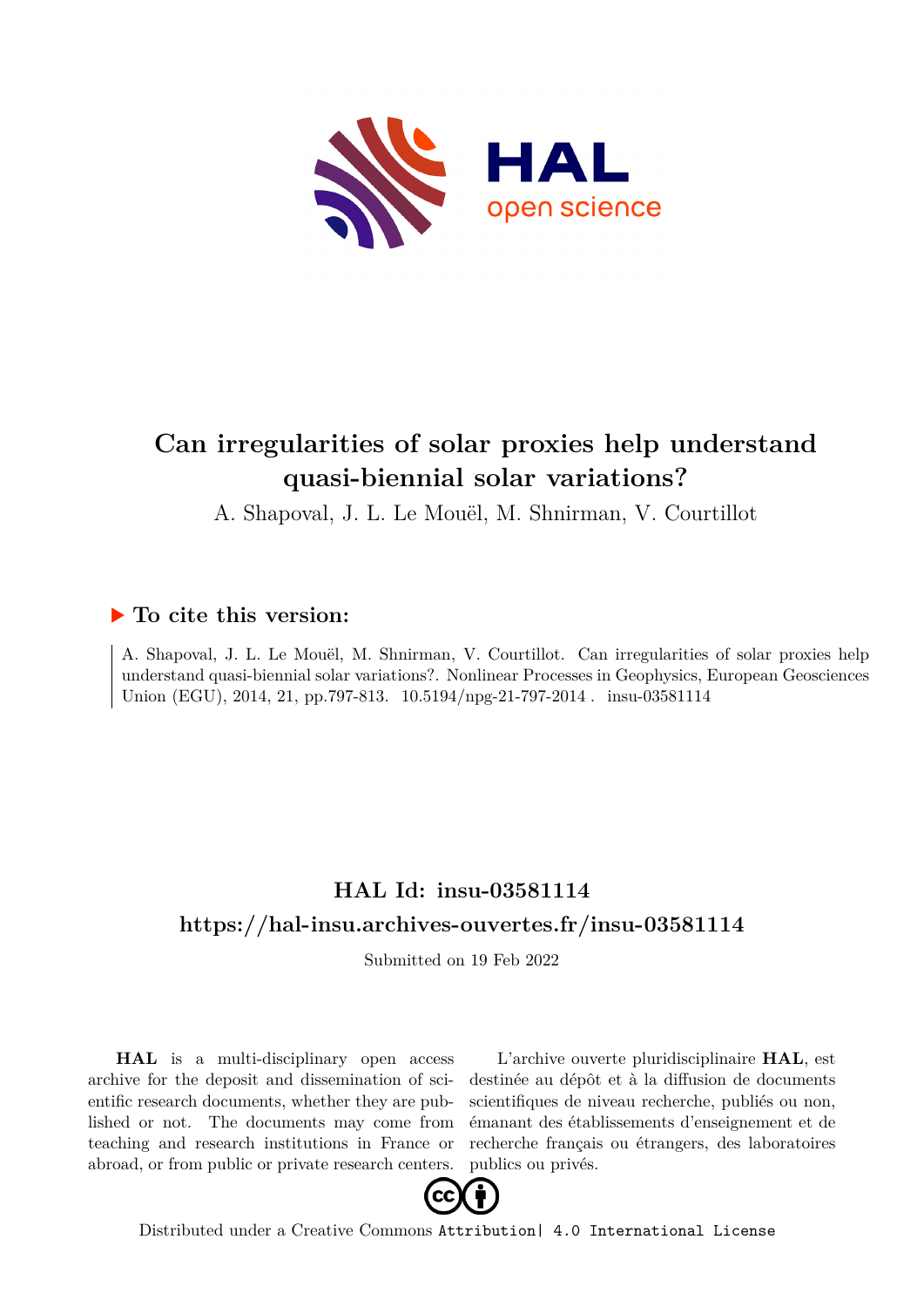Nonlin. Processes Geophys., 21, 797–813, 2014 www.nonlin-processes-geophys.net/21/797/2014/ doi:10.5194/npg-21-797-2014 © Author(s) 2014. CC Attribution 3.0 License.





## **Can irregularities of solar proxies help understand quasi-biennial solar variations?**

**A. Shapoval**1,3,4**, J. L. Le Mouël**<sup>2</sup> **, M. Shnirman**1,2**, and V. Courtillot**<sup>2</sup>

<sup>1</sup>IEPT RAS, Profsoyuznaya str. 84/32, 117 997 Moscow, Russia

2 IPGP, 1 rue Jussieu, 75005 Paris, France

<sup>3</sup>Financial University, Leningradsky pr. 49, 125 167 Moscow, Russia

<sup>4</sup>National Research University Higher School of Economics, 20 Myasnitskaya Ulitsa, 101 000 Moscow, Russia

*Correspondence to:* V. Courtillot (courtil@ipgp.fr)

Received: 22 January 2014 – Published in Nonlin. Processes Geophys. Discuss.: 13 March 2014 Revised: 10 June 2014 – Accepted: 22 June 2014 – Published: 1 August 2014

**Abstract.** We define, calculate and analyze irregularity indices  $\lambda_{\text{ISSN}}$  of daily series of the International Sunspot Number ISSN as a function of increasing smoothing from  $N = 162$ to 648 days. The irregularity indices  $\lambda$  are computed within 4-year sliding windows, with embedding dimensions  $m = 1$ and 2. λ<sub>ISSN</sub> displays Schwabe cycles with ∼5.5-year variations ("half Schwabe variations" HSV). The mean of  $\lambda_{\text{ISSN}}$ undergoes a downward step and the amplitude of its variations strongly decreases around 1930. We observe changes in the ratio R of the mean amplitude of  $\lambda$  peaks at solar cycle minima with respect to peaks at solar maxima as a function of date, embedding dimension and, importantly, smoothing parameter N. We identify two distinct regimes, called Q1 and Q2, defined mainly by the evolution of  $R$  as a function of  $N$ : Q1, with increasing HSV behavior and  $R$  value as  $N$  is increased, occurs before 1915–1930; and Q2, with decreasing HSV behavior and  $R$  value as  $N$  is increased, occurs after ∼ 1975. We attempt to account for these observations with an autoregressive (order 1) model with Poissonian noise and a mean modulated by two sine waves of periods  $T_1$  and  $T_2$  $(T_1 = 11$  years, and intermediate  $T_2$  is tuned to mimic quasibiennial oscillations QBO). The model can generate both Q1 and Q2 regimes. When  $m = 1$ , HSV appears in the absence of  $T_2$  variations. When  $m = 2$ , Q1 occurs when  $T_2$  variations are present, whereas  $Q2$  occurs when  $T_2$  variations are suppressed. We propose that the HSV behavior of the irregularity index of ISSN may be linked to the presence of strong QBO before 1915–1930, a transition and their disappearance around 1975, corresponding to a change in regime of solar activity.

## **1 Introduction**

Regular and irregular features of solar activity reflect the behavior of the solar dynamo. Their spectrum contains lowfrequency "cycles", from decadal to centennial scales, whose durations and amplitudes vary with time, and a higher frequency spectrum with much stronger irregularities, notably in the 1–3-year pseudoperiod range. The case of quasibiennial oscillations (QBO) has been widely discussed in the recent literature (e.g., McIntosh et al., 1992; Lawrence et al., 2008; Mursula et al., 2003; Rouillard and Lockwood, 2004). The range of 1–3-year quasi-periodicities has been studied in a number of time series, using different techniques such as power spectral analysis (Rouillard and Lockwood, 2004; Valdes-Galicia et al., 1996), wavelet analysis (Kudela et al., 2002; Mursula et al. , 2003), empirical mode decomposition (Vecchio et al., 2010), or the successive approximation technique (Mavromichalaki et al., 2003). All techniques confirm the reality of these quasi-periodicities, with time-varying amplitude and "frequency".

Several papers discuss variations with periods close to 27 days (related to the Sun's rotation as seen from Earth). For instance, in an earlier paper (Le Mouël et al., 2007), we considered the series of the International Sunspot Number (ISSN; SIDC team, 2005) and magnetic *aa* index: we computed their energy for periods of around 27 days and found that this energy roughly followed the initial time series it was computed from. More detailed analysis revealed a significant increase of energy approximately two decades prior to the increase in solar activity that occurred in the 1930s. Other papers deal with the long-term evolution of short-term variations of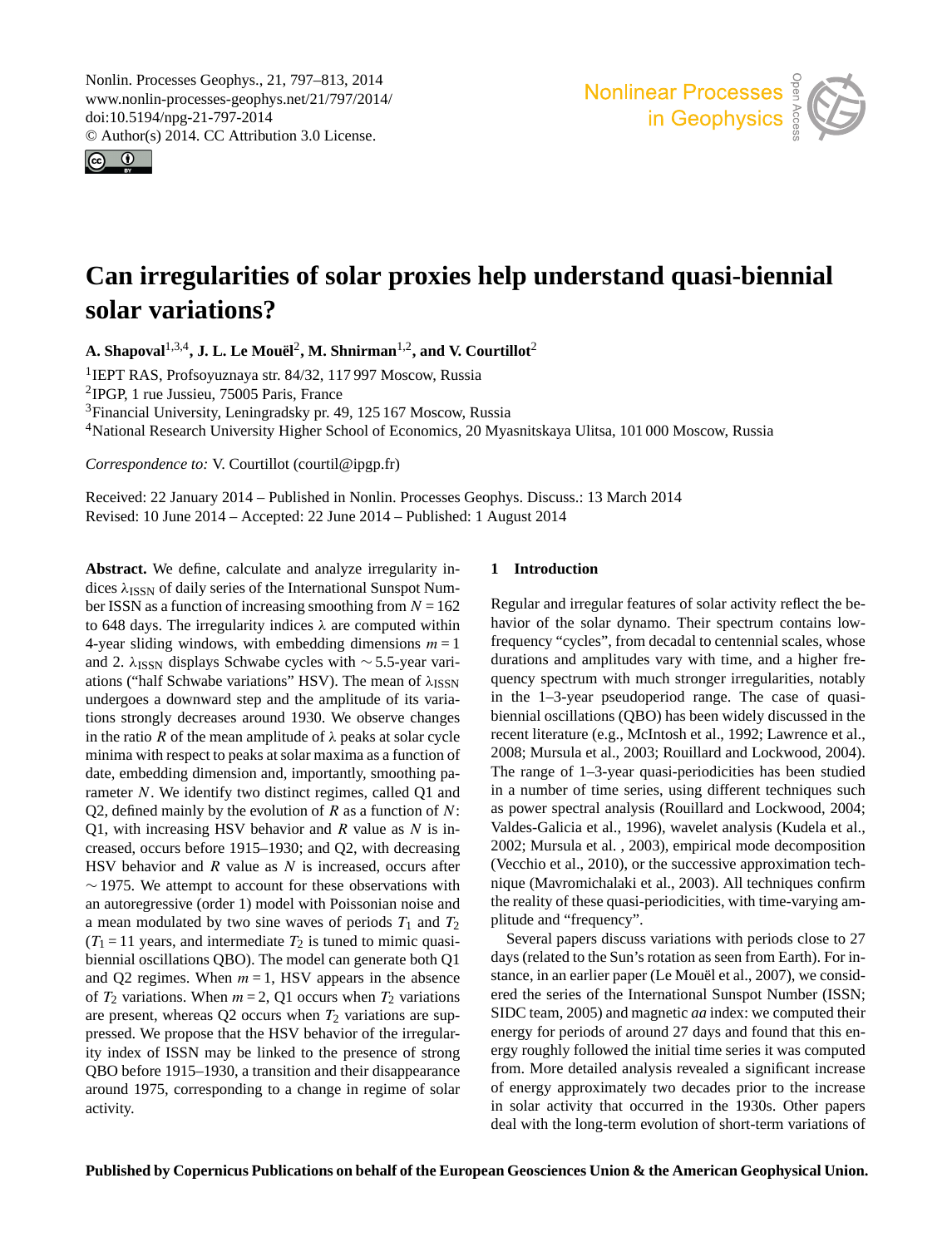different time series by standard wavelet analysis (Lawrence et al., 2008) or using some modification of Kolmogorov entropy (Blanter et al., 2005, 2006). These papers reveal the existence of different regimes in the long-term evolution of the high-frequency part of the spectrum (estimated locally in time).

In a previous paper (Shapoval et al., 2013), we introduced the irregularity index of a given time series as the convergence (or divergence) rate of nearby points in a certain phase space, under a "one-step" translation. In the case of lowdimensional dynamical systems, the irregularity index corresponds to the maximal Lyapunov exponent (e.g., Bergé et al., 1984). Lyapunov exponents characterize the convergence (resp. divergence) rate of infinitesimally close trajectories of a dynamical system to (resp. from) its attractor in phase space. There is a link between the magnitude of the Lyapunov exponent and the regularity of the process: the larger the exponent, the stronger the irregularities. In contrast to the maximal Lyapunov exponent, the irregularity index can be computed for shorter time series with a significant random component.

In Shapoval et al. (2013), we explored variations of the irregularity index  $\lambda_m(t)$  of the daily ISSN series as a function of time for intermediate values (4–6) of the embedding dimension  $m: \lambda_m(t)$  generally attains strong main maxima at ISSN minima, has secondary maxima at ISSN maxima and minima at the time of the descending and ascending phases of the Schwabe cycles. Such a pattern of "half-Schwabe cycles", with a large amplitude of  $\lambda$  main maxima, remained stable between 1850 and 1915, then changed to a new pattern (with significantly smaller maxima) that remained stable from 1935 to 2005. We interpreted this pattern change as an indication of a "hidden" change in the regime of solar activity, the years 1915–1935 being a transitional interval. We could reproduce the observed behavior of  $\lambda$  with a synthetic signal, consisting of an autoregressive process of order 1 with Poisson noise, modulated by an 11-year sine. The switch between the two regimes was obtained by a change in autocorrelation, itself linked to the lifetime of sunspots. In a second paper (Shapoval et al., 2014), we found additional evidence of the two regimes of the irregularity index using embedding dimensions from 3 up to 32. During the first regime R1, from 1850 to 1915,  $\lambda$  values were larger than during the second regime R2. The difference is most remarkably seen at the minima of the Schwabe cycles. The value of  $\lambda$  at the recent minimum between cycles 23 and 24 was found to be as large as the largest value of  $\lambda$  prior to 1915, and much larger than values between 1915 and 2000. This could signal a return of solar activity to regime R1. In Shapoval et al. (2014), we established that the two regimes of  $\lambda$  were stable with respect to the parameters used in the computation and to detrending ("decycling") of the Schwabe cycles.

In Shapoval et al. (2013, 2014), we studied the two regimes of the irregularity index with embedding dimension  $m$  between 3 and 16. In the present paper, we concentrate on the smallest values of  $m$  (1 and 2). However our analysis cannot be performed at many solar minima because the distances between nearby points in the phase space contain too many zeros. Therefore, we first preprocess the data by smoothing them over  $N = 162$ , 324 or 648 successive values (these numbers are chosen as multiples of 27 to suppress the influence of solar rotation on the times series).

Several authors have suggested that observed solar (magnetic) time series are generated by an (as yet) unknown lowdimensional dynamical system (see Zhang, 1996, and Sello, 2001, for a review and original results). Attempts to reconstruct the dynamical system and to use it to predict the future behavior of the time series have led, according to the reports of their authors, to reasonable medium-term predictions of the Schwabe cycle. The efficiency of different predictions is out of the scope of this paper. Pesnell's review (2012) of the prediction of ongoing cycle 24 together with Love and Rigler's (2012) and Choudhuri and Karak's (2012) finding of random walk properties exhibited by some cycle-to-cycle characteristics constitute a useful introduction to the subject. The horizon of the predictions based on chaotic models is linked to the estimates of Lyapunov exponents (Bershadskii, 2009; Zhang, 1996; Sello, 2001). In these studies, Lyapunov exponents are focused on the low-frequency part of the data spectrum, and the dynamical system is reconstructed based on at least decades of observation. In the present paper, we use the irregularity index with embedding dimensions  $m = 1$ and 2 to characterize higher-frequency variations of ISSN in the period range of the QBO.

Section 2 recalls the definition of the irregularity index and previous attempts to use them in trying to characterize the solar dynamo. Section 3 illustrates further applications of the irregularity index to the Wolf number ISSN and also to the geomagnetic index *aa*, with results on the evolution of its higher frequency content. A simple autoregressive model is next constructed in Sect. 4, in order to try and reproduce some of the observed properties of the irregularity index and, in particular the appearance (depending on the fundamental parameters of the irregularity index and of model parameters) of half-Schwabe cycle peaks. The discussion and conclusion are given in Sect. 5.

## **2 Basic tools**

This section recalls the definition of classical Lyapunov exponents and of the irregularity index first introduced in Shapoval et al. (2013). Further remarks that may be useful to better appreciate the characteristics of the method are given in the Appendix.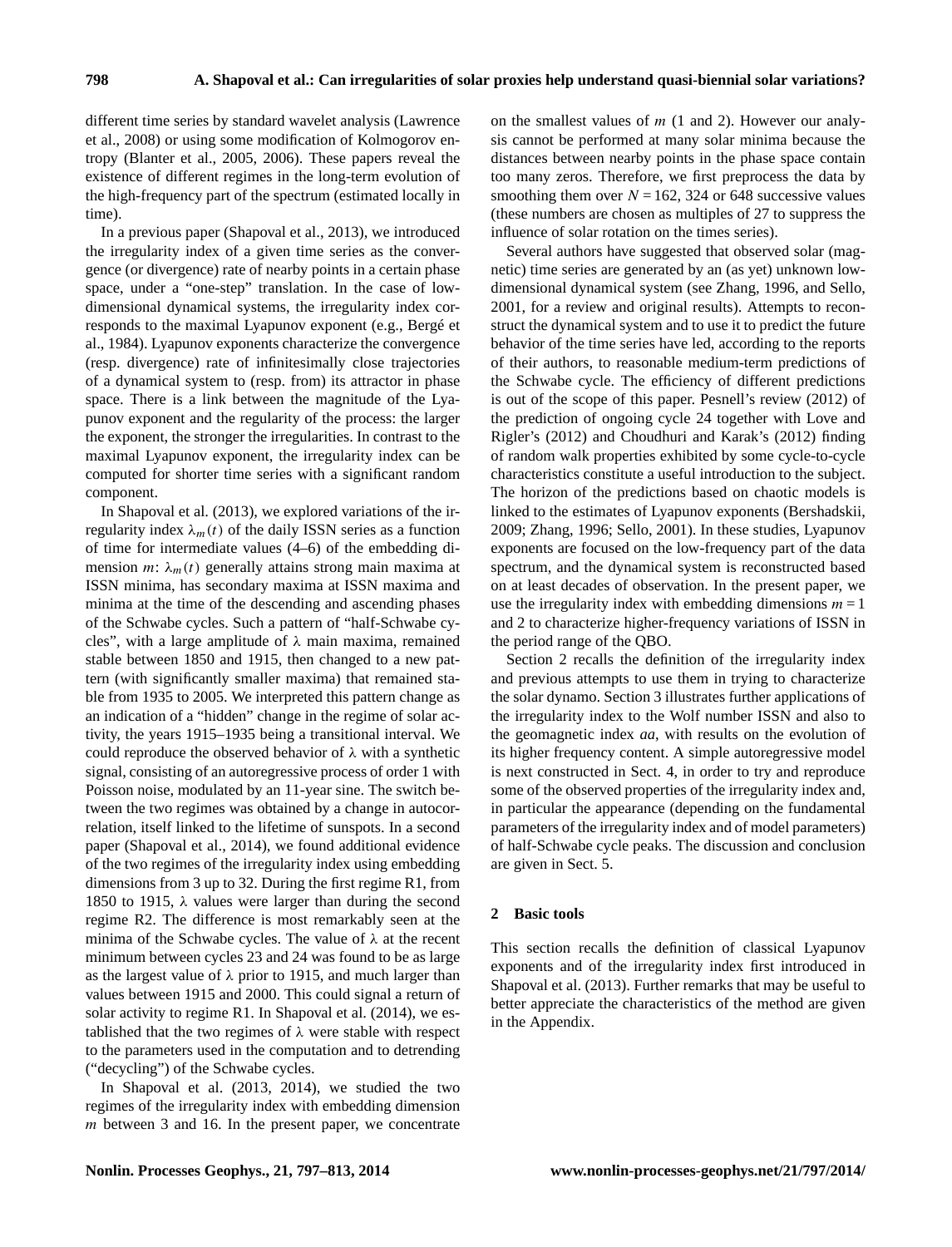#### **2.1 Theoretical background**

## **2.1.1 Definition**

Lyapunov exponents are well defined for dynamical systems. Let F map a m dimensional Euclidian space  $\Omega$  into itself. The Lyapunov exponent  $\lambda$  measures the rate of exponential convergence or divergence of initially close points in a phase space under the map  $F$ :

$$
\|\mathbf{J}\varepsilon\| \sim \|\varepsilon\| \, e^{\lambda}, \quad \varepsilon \in \Omega,
$$

where **J** is the linear part (Jacobian matrix) of  $F$ ,  $\|\cdot\|$  is the norm in the phase space, and  $\|\varepsilon\|$  is small.

Formally, we define the trajectory  $U_0$ ,  $U_1$ ,  $U_2$ , ..., as

$$
U_1 = F(U_0), \quad U_2 = F(U_1), \ \ldots,
$$

for an arbitrary point  $U_0$  of the phase space. The small distance  $\varepsilon_n$  in the neighborhood of  $U_n$  becomes  $\varepsilon_{n+1} = J(U_n) \varepsilon_n$ under the map  $F$ . Thus,

$$
\varepsilon_{n+1} = J_n \varepsilon_0, \quad J_n = J(U_n) J(U_{n-1}) \dots J(U_0).
$$

The limit,

$$
\lambda = \lim_{n \to \infty} \lim_{\varepsilon_0 \to 0} \frac{1}{n} \log \left( \frac{\|J_n \varepsilon_0\|}{\|\varepsilon_0\|} \right),\tag{1}
$$

is the Lyapunov exponent. For so-called ergodic systems, the limit (Eq. 1) is the same for almost any initial point  $U_0$ (Oseledets, 1968; Eckmann and Ruelle, 1985).

## **2.1.2 Reconstruction of a dynamical system**

Sometimes, when an underlying dynamical system does exist but is not known, a Lyapunov exponent can still be computed for a time series  $u_1, u_2, \ldots, u_{L}$ , allowing one to reconstruct the key features of the dynamical system, i.e., the embedding dimension *m* and the map  $F$  (Wolf et al., 1985; Rosenstein et al., 1993; Kantz, 1994). The vectors of the phase space are supposed to be

$$
U_1 = (u_1, u_{T+1}, \dots, u_{(m-1)T+1}),
$$
  
\n
$$
U_2 = (u_2, u_{T+2}, \dots, u_{(m-1)T+2}),
$$
\n(2)

and so on, where  $T$  is a delay. The Lyapunov exponent is computed for the map F defined on the set  $\{U_i\}$  by

$$
F(U_n) = U_{n+1}.
$$
\n<sup>(3)</sup>

A corollary of the fundamental Takens theorem (Takens, 1981) underlies this computation: let the time series be a projection of the orbit of a dynamical system that lies on its attractor A and be dense on it. Then the Lyapunov exponents of the attractor A and of the set  $\{U_i\}$  are the same for an arbitrary delay T.

#### **2.1.3 Standard computational technique**

In practice, the time series under study are always finite and noisy. Values of the delay  $T$  and of the embedding dimension  $m$  must first be selected in order to estimate the Lyapunov exponent. The delay is frequently taken to be the time of the first minimum of the autocorrelation function of the series, or that of its mutual information (Fraser and Swinney, 1986). The embedding dimension is chosen to be the minimal value  $m$  such that the map  $F$  transforms a neighborhood of each point  $U_i$  defined in Eq. (2) into a neighborhood of  $F(U_i)$ .

Given  $T$  and  $m$ , the Lyapunov exponent is to be inferred from the quantities

$$
\log\left(\frac{\|J(U-V)\|}{\|U-V\|}\right) \tag{4}
$$

for sufficiently close points U, V in the phase space  $\Omega$ . Algorithms introduced by Rosenstein et al. (1993) and Kantz (1994) have been used with success in recent analyses of solar time series (Macek et al., 2006; Li and Li, 2007). In order to circumvent the rather slow computation of the Jacobian, Ding and Li (2007) use the initial nonlinear map  $F$  rather than its linearization  $J$  when computing the ratio (Eq. 4).

#### **2.2 Definition of the irregularity index**

Based on the standard technique described in Sects. 2.1.2 and 2.1.3, this section introduces a straightforward definition of the quantity computed in the paper. In order to determine the irregularity index, we relax the requirement that close points in the phase space must be remote along the time axis, contrary to what is done for the Lyapunov exponent.

#### **2.2.1 Phase space**

We consider a sliding window of L values  $u_1, u_2, \ldots, u_L$ , where  $u_i$  is the *i*th daily value of a given index, counted within the window. Given the embedding dimension  $m$  and delay T, define the vectors  $U_i$  in the phase space by Eq. (2).

#### **2.2.2 The map**

Let  $F$  be the displacement along the orbits given by Eq. (3).

#### **2.2.3 Nearest neighbors**

For each  $U_i$ , find the nearest point  $U_j$  which does not coincide with  $U_i$ . Specifically, take  $j = \Psi(i)$  such that dist( $U_i$ ,  $U_j$ ) = min $U_i \neq U_l$  dist( $U_i$ ,  $U_l$ ), and  $l = 1, 2, ..., L$ ; the distance between two vectors  $U_i$  and  $U_j$  is the square root of the sum of the squares of the differences between each vector coordinate:  $(\sum_{k=1}^m (u_{(k-1)T+j} - u_{(k-1)T+i})^2)^{1/2}$ .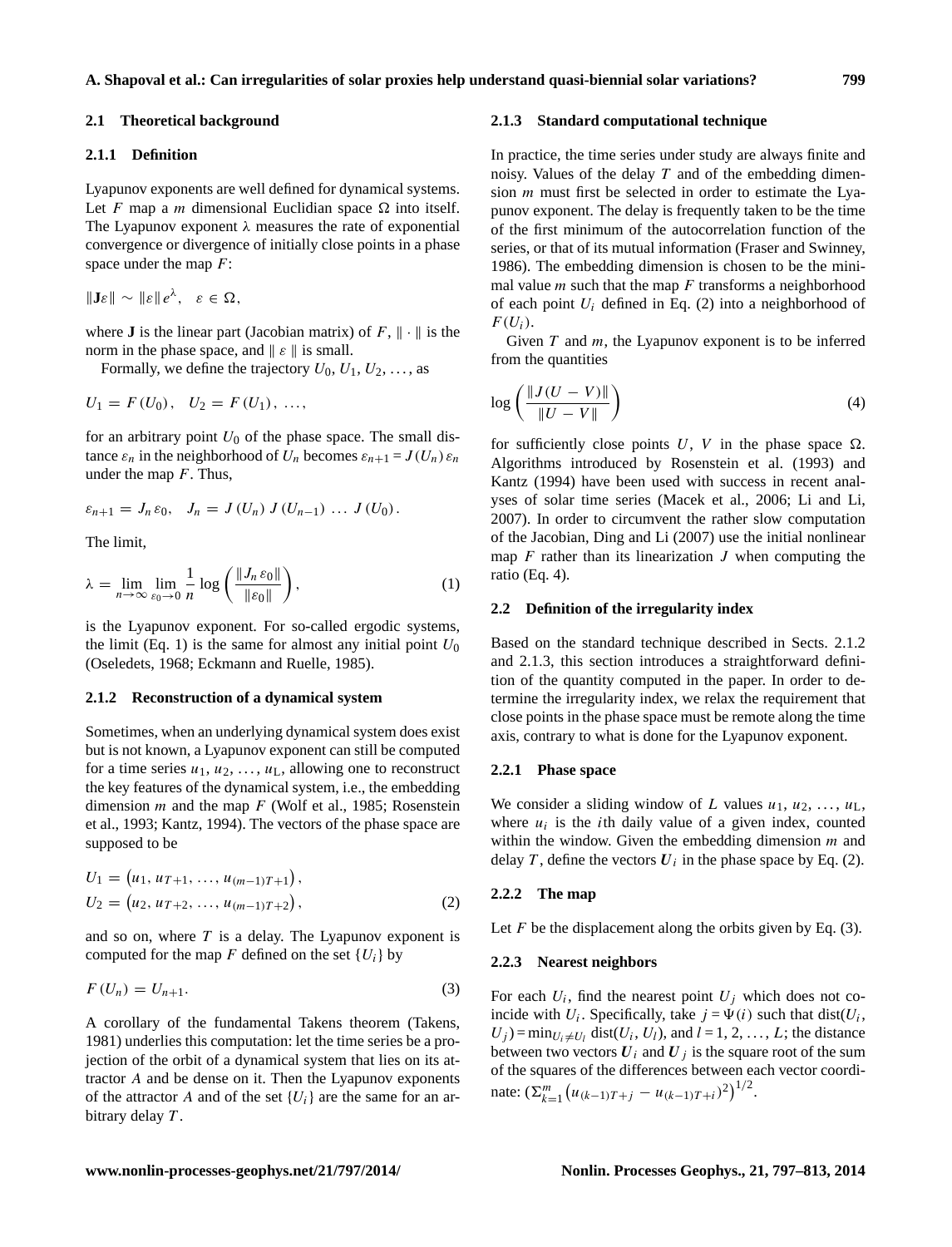#### **2.2.4 Space-close points**

We next build the sequence  $\Theta$  of the distances corresponding to the different<sup>1</sup> pairs  $(U_i, U_{\Psi(i)})$ , where *i* goes from 1 to *L*. Let  $\tilde{L} = |\Theta|$  be the number of these pairs and  $d^*$  be the left  $α$  quantile ( $α ∈ [0, 1]$ ) of  $Θ$ ; in other words, the pairs ( $U_i$ ,  $U_{\Psi(i)}$ , and  $i \in \{1 \ldots, L\}$  are ordered according to the distance between the two elements of each pair, so that the ordered sequence is  $\{U_{i_k}, U_{\Psi(i_k)}\}\, k = 1, \ldots, \tilde{L}$ , where dist $(U_{i_k},$  $U_{\Psi(i_k)}$ )  $\leq$  dist( $U_{i_k+1}$ ,  $U_{\Psi(i_k)+1}$ ). P is defined as the first  $\alpha$ fraction of the ordered pairs, i.e.,  $P = \{(U_{i_k}, U_{\Psi(i_k)}) : k \leq$  $L\alpha$ .

## **2.2.5 Small distances for Eq. (2)**

We enlarge P to the set  $\tilde{P}$  by adding the pairs displaced along the orbit of each  $(U_{i_k}, U_{\Psi(i_k)}) \in P$  until the distance between the elements in each pair becomes large enough (see below) or the end of the window is reached. Formally,

$$
\tilde{P} = \bigcup_{k=1}^{\tilde{L}} \left\{ \left( U_{i_k}, U_{\Psi(i_k)} \right), \left( F U_{i_k}, F U_{\Psi(i_k)} \right), \ldots, \left( F^l U_{i_k}, F^l U_{\Psi(i_k)} \right) \right\}
$$

such that (i) dist( $F^{l'} U_{i_k}, F^{l'} U_{\Psi(i_k)} \leq d^*, l' = 0, 1, ..., l$ , and (ii) either  $l + i_k = L$  or  $l + \Psi(i_k) = L$  (the end of the window is reached) or dist  $(F^{l+1}U_{i_k}, F^{l+1}U_{\Psi(i_k)}) > d^*$  (the distance is large enough).

## **2.2.6 Irregularity index**

For each pair  $(U, V) \in \tilde{P}$ , we compute log [dist(*FU*, *FV*)/dist(U, V)] and define the irregularity index  $\lambda$  as the median of these numbers. The computed irregularity index is assigned to the middle of the sliding window of length L. Let g be the lag between two successive sliding windows (we use  $g = L/8$ ; i.e., 6 months); we construct the new time series:

 $\lambda_{L/2}, \lambda_{L/2+g}, \lambda_{L/2+2g}, \ldots,$ 

consisting of the irregularity indices found for sliding windows [1, L],  $[g+1, g+L]$ ,  $[2g+1, 2g+L]$ , and so forth. This new time series is considered as an additional solar index series.

## **2.3 Some specifics of the irregularity index**

Many papers have aimed at reconstructing the dynamical system underlying long time series, such as the daily Wolf numbers (Spiegel and Wolf, 1987; Lawrence et al., 1995), the monthly Wolf numbers (Ruzmaikin et al., 1992; Price et al., 1992), and also some yearly series (Ostryakov and Usoskin, 1990). These series are either sufficiently long (tens of thousands of points for daily Wolf numbers) or smooth (since at least the 27-day variations are averaged). The embedding dimension for these systems is generally taken to be at least 7, and the delay  $T$  is of the order of months (see e.g., Greenkorn, 2009, for a summary table). However, smaller embedding dimensions  $(4 < m < 9)$  have been used by Greenkorn (2009) for daily data over one Schwabe cycle. The latter paper shows that the Lyapunov exponent is only weakly sensitive to the value of delay  $T$  as long as it remains small (a few days). The orbit corresponding to the time series mentioned above now and then returns to the same regions in the phase space. Usually, only points that are close in the phase space but far from each other on the time axis are used to estimate the Lyapunov exponent (Rosenstein et al., 1993).

In this paper, on the contrary, we do not set any limit to the distance in time of points that are close in the phase space, and the exact definition of points being "close" is adapted to the data being studied, using the  $\alpha$  quantile of the smallest distances, as explained above. When the embedding dimension  $m = 1$ , the smallest positive distance between two points in the phase space is 1 because of the integer nature of ISSN. We find that at the minima of the ISSN series many points lying at distance 1 are mapped along the corresponding trajectories to points lying at exactly the same distance, so that the values of the irregularity index computed at the signal minima can be inadequate (many values of the ratio – Eq. 4 – are zero). The transition from  $m = 1$  to  $m = 2$  changes the properties of the exponent. Whereas we studied embedding dimensions  $m$  from 4 to 6 in Shapoval et al. (2013) and up to 32 in Shapoval et al. (2014), we concentrate here on the cases  $m = 1$  and 2 that are the simplest, and because they shed light on the occurrence of the quasi-biennial variations, at the focus of the present paper.

We first smooth the ISSN daily series and investigate the properties of the irregularity index computed for different smoothing, with delay  $T = 1$ . We compute the irregularity index within a 4-year sliding window; the choice of this 4-year length is a compromise between two opposite requirements: first, the window must be sufficiently large to obtain a stable determination of the irregularity index; second, it should be shorter than the Schwabe cycles. We have checked that the values of the irregularity index calculated as explained are only weakly sensitive to changes of window length inside a 3–5-year interval.

#### **3 Data analysis**

Solar activity is estimated in the paper with the Wolf (ISSN, sunspot) numbers, involving the number of groups and the number of spots in each particular group. The number of groups reflects the emerging magnetic field and is an indicator of activity. The number of spots within a group depends on the magnetic field as such and also on the interaction

<sup>&</sup>lt;sup>1</sup>If  $U_i$  is the nearest neighbor of  $U_j$  and  $U_j$  is the nearest neighbor of  $U_i$  then the distance dist  $(U_i, U_j)$  is considered only once.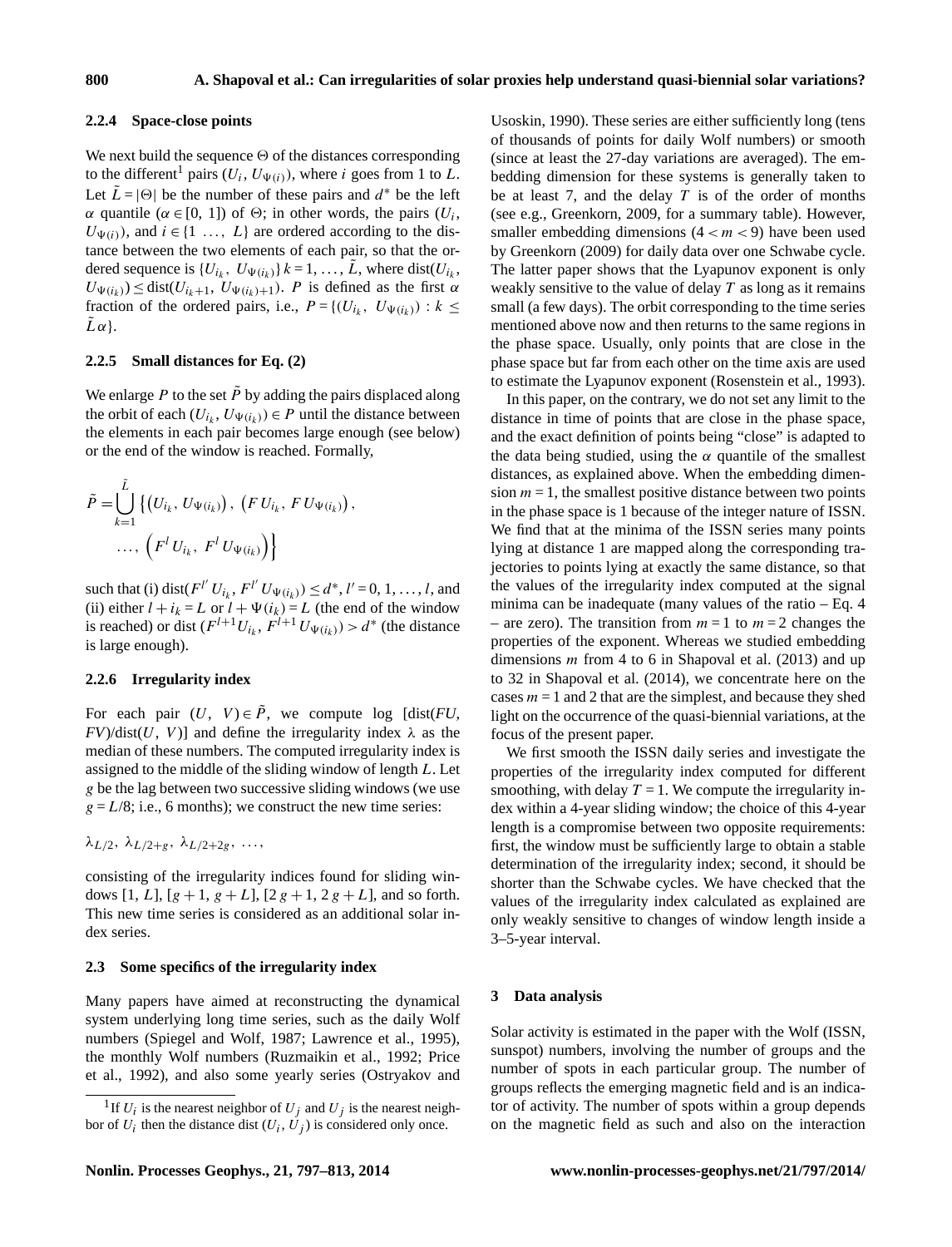

**Figure 1.** The irregularity index λ (blue) computed in a 4-year sliding window for the ISSN averaged over 162 (top panel), 324 (middle panel), and 648 (bottom panel) days; embedding dimension  $m = 1$ . The Wolf numbers averaged first over  $N = 162$ , 324, and 648 days, and then over 4 years are shown in red, together with solar cycle number. Dashed black vertical lines are located at the maxima of ISSN.

between the magnetic and velocity fields. In this paper, we mainly study sunspot numbers, but we also present some preliminary results on group sunspot numbers (Hoyt and Schatten, 1998) in order to check that results are not affected by the way in which ISSN is determined (including possible data heterogeneities).

The Wolf (sunspot) numbers (ISSN) are defined as  $K$  $(10 G + s)$ , where G is the number of sunspot groups, s is the number of individual spots, and  $K$  is a factor that is relative to the observer. Daily data series of ISSN are available from 1849 onwards (SIDC-team, 2005). We now apply our algorithm to the ISSN series  $w(t)$ . The time series is strongly affected by the ∼ 27-day signal connected to solar rotation and reflected axis asymmetry of solar activity (Bartels, 1934; Kitchatinov and Olemskoy, 2005; Howe 2009; Le Mouël et al., 2007). Therefore the series is first smoothed in order to reduce the influence of the Sun's rotation. Namely, it is averaged over multiples of 27 (days), i.e.,  $N = 162 (27 \times 6)$ , 324  $(27 \times 12)$ , and 648  $(27 \times 24)$  days. This results in new series  $ISSN(t) =$  $t-[N/$  $\sum$  $2] + N$  $k=t-[N/2]$  $w(k)$ , where [x] is the integer part of x.

## **3.1** Case  $m = 1$

The evolution of the irregularity index  $\lambda$  computed with  $m = 1$  and the three values of N given above is shown (in blue) in Fig. 1, together with the original *ISSN* series smoothed over the same 4-year window (in red). With

162-day averaging (Fig. 1a), there is a clear one-to-one correspondence between Schwabe cycles of ISSN and λ. The maxima of the cycles coincide precisely with each other in time. The  $\lambda$  "Schwabe cycles" exhibit asymmetry: the rising segments are shorter and steeper than the decreasing ones. There is some structure in the decreasing segments, sometimes in the form of a secondary maximum; minima in the irregularity index cycles occur later than minima in the ISSN series.

When the data are smoothed over larger windows, oscillations with a period close to 5.5 years, i.e., half the period of the Schwabe cycle, appear (Fig. 1b, c). We call these "half-Schwabe variations" (HSV; see Shapoval et al., 2013, 2014). In the following, we use HSV to refer to the presence of irregularity maxima at solar minima (thus generating a 5.5 year quasi-periodicity), since the irregularity maxima at solar maxima are almost always present. We also sometimes refer to HSV to refer to the amplitude or amplitude changes of the irregularity peaks and their ratios (see below). In Fig. 1c, both maxima and minima of the ISSN Schwabe cycles correspond to maxima of HSV. Averaging over 324 days leads to an intermediate behavior of the irregularity index (Fig. 1b): secondary peaks at solar cycle minima appear clearly in the 1870s and 1880s and after 1950, but some are not or hardly visible at 1865, 1900 or 1975.

In order to provide a more quantitative measure of HSV behavior, we determine the ratio R of the amplitude of  $\lambda$  oscillations near maxima of ISSN ( $\Delta_{S_{\text{max}}}$ ) to that near minima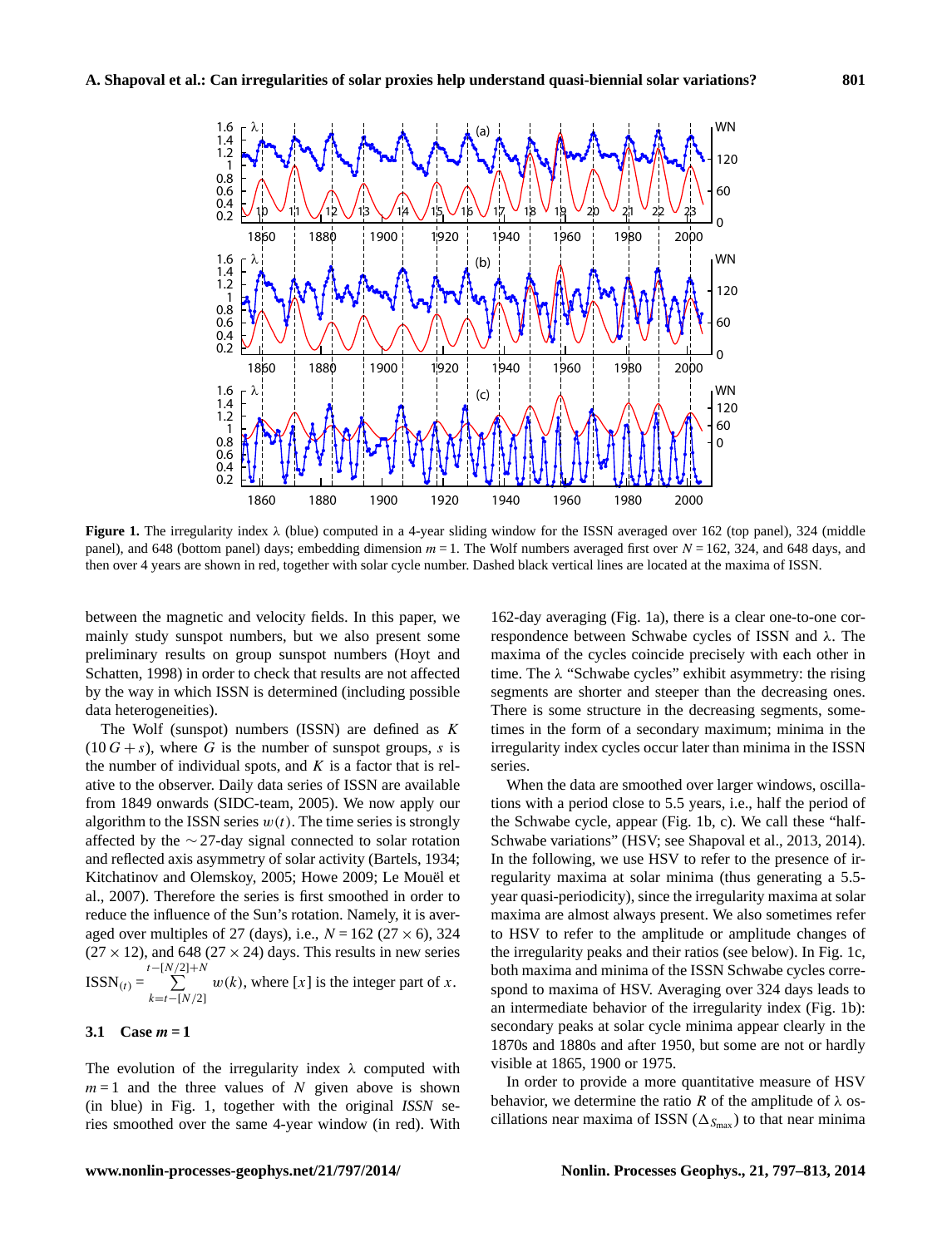of ISSN ( $\delta_{S_{\text{min}}}$ ;  $R = \delta_{S_{\text{min}}}/\Delta_{S_{\text{max}}}$  in Fig. 2; the method is introduced in Shapoval et al. (2013) and further explained in the present paper). Figure 2 presents a schematic "Schwabe cycle" (smoothed artificial signal in red; actually somewhat more than one full period) and its irregularity index  $\lambda$  in blue. λ attains main maxima  $λ_{S_{\text{max}}}$  at the maxima of the (smoothed) original signal, secondary maxima  $\lambda_{S_{\text{min}}}$  at the minima of the signal, and its minima  $\lambda_{mid}$  on the descending and ascending phases of the signal (subscripts in this notation correspond to the *signal* not to  $\lambda$  itself). Three local minima occur in Fig. 2 (because somewhat more than one cycle is represented)  $\lambda_{mid}^1$ ,  $\lambda_{mid}^2$ , and  $\lambda_{mid}^3$ .  $\lambda_{mid}$  is defined as their mean. Let  $\Delta_{S_{\text{max}}} = \lambda_{S_{\text{max}}} - \lambda_{\text{mid}}$  and  $\delta_{S_{\text{min}}} = \lambda_{S_{\text{min}}} - \lambda_{\text{mid}}$ .  $\Delta_{S_{\text{max}}}$  and  $\delta_{S_{\text{min}}}$  measure the amplitude of  $\lambda$  peaks at signal maxima (minima) when they exist. Finally,  $R = \delta_{S_{\text{min}}}/\Delta_{S_{\text{max}}}$  measures "HSV performance", such that a decrease of  $R$  accompanies a clearer appearance of HSV.

The quantities  $\lambda_{S_{\text{max}}}$ ,  $\lambda_{S_{\text{min}}}$ , and  $\lambda_{\text{mid}}$  can be determined even if the HSV structure is subdued.  $\lambda_{S_{\text{min}}}$  is taken to be the *maximal* value of λ in a neighborhood of the *minimum* of the smoothed original signal. We extend the construction of  $R$  to several solar cycles. In such a case the quantities  $\lambda_{S_{\text{max}}}$ ,  $\lambda_{S_{\text{min}}}$ , and  $\lambda_{mid}$  are obtained by averaging the corresponding quantities for all cycles included in the time window of interest.

We see in Fig. 1 that  $\delta_{S_{\text{min}}}$  increases significantly (from  $\sim$  0.1 to  $\sim$  0.7) when N is increased from 162 to 648 (HSV is actually hardly visible when  $N = 162$  and almost as strong as peaks at solar maxima when  $N = 648$ ). This is mainly due to the large drop of  $\lambda$  on descending and ascending phases as smoothing is increased. In Fig. 1b, we note differences in behavior between the period before and after ∼ 1930 (for instance lower overall mean value of  $\lambda$  and larger amplitude of HSV and Schwabe cycles after 1930).

#### 3.2 Case  $m = 2$

The above computations are repeated for  $m = 2$  (Fig. 3). Different epochs can readily be distinguished. First, both the amplitude of variations and actual values of  $\lambda$  change around 1930, in a much more visible way than in the case  $m = 1$ , confirming that 1930 is a time of first-order regime change. This is particularly clear in Fig. 3b where  $\lambda$  drops from a mean value of about 0.3 to 0.2. This implies that the ISSN series becomes less irregular after 1930 (see discussion). In Fig. 3a (162-day averaging), HSV is clearly visible in cycles 21–23, i.e., from 1975 onwards; it is still visible from about 1915 to 1975 but is barely recognizable prior to 1915. 1915 and 1975 therefore appear as possible second-order regime changes or at least singularities. Increased smoothing strengthens HSV behavior. In Fig. 3b, with 324-day averaging, HSV is seen with varying shapes and amplitudes from 1867 to 1930 and from 1945 to 2005, with a gap at the times of cycle minima 16–17 and 17–18. In Fig. 3c, with 648-day averaging, HSV is quite clearly present from 1867 to 1915, but it is subdued from 1975 to 2005. We further note that some  $\lambda$  maxima at



**Figure 2.** Construction of  $R = \delta_{S_{\text{min}}}/\Delta_{S_{\text{max}}}$  (see text); smoothed artificial signal (red) and its irregularity index (blue); main maxima  $\lambda_{S_{\text{max}}}$ , secondary maxima  $\lambda_{S_{\text{min}}}$ , and local minima  $\lambda_{\text{mid}}^i$ . Black lines show construction of  $\Delta_{S_{\text{max}}}$  and  $\delta_{S_{\text{min}}}$ .

solar minima are enhanced by increasing smoothing prior to 1915 (cycles 12–13 and 13–14), whereas others remain similar or are reduced after 1975 (cycles 21–22 and 22–23).

Using the same notations as introduced for the case  $m = 1$ , we see (Table 1a) that indeed  $\lambda_{S_{\text{min}}}$  is larger for the period 1867–1915 than for 1975–2008, both decreasing with increasing N, the former from 0.37 to 0.22 and the latter from  $0.30$  to  $0.10$ , when N increases from 162 to 648. We see in Fig. 3 that HSV is better marked when  $N$  is increased for the period  $1867-1915$  and when N is decreased for the period 1975–2008. This can be expressed by the evolution of the ratio  $R = \delta_{S_{\text{min}}}/\Delta_{S_{\text{max}}}$  of the mean amplitudes of HSV peaks at solar minima vs. solar maxima as a function of N. When N increases from 162 to 648, this ratio increases from 0.67 to 0.79 for the period 1867–1915 but decreases from 0.71 to 0.34 for 1975–2008 (Table 1a).

In summary, the  $\lambda$  curves shown in Figs. 1 and 3 allow us to distinguish different epochs. In Fig. 1, we see the very strong appearance of HSV with an amplification of  $\lambda$  peaks at solar cycle minima, and an indication of a change in behavior of  $\delta_{S_{\min}}$  values as a function of N before and after ~ 1930. In Fig. 3, we also see that  $\lambda$  decreases in both mean value and amplitude of variations in the 1930s. The  *ratio increases* with  $N$  for the period 1867–1915, but it decreases in 1975– 2008. So, evolution of the irregularity index reveals a firstorder singular date ∼ 1930. Finer analysis of HSV properties  $(R$  ratio evolution as a function of smoothing) reveals second-order singular dates around 1915 and 1975.

## **4 A model**

We have already made a first attempt at constructing a model that would embody HSV behavior of irregularity in solar activity as observed in real data in Shapoval et al. (2013). We extend here the method, with slightly different choices of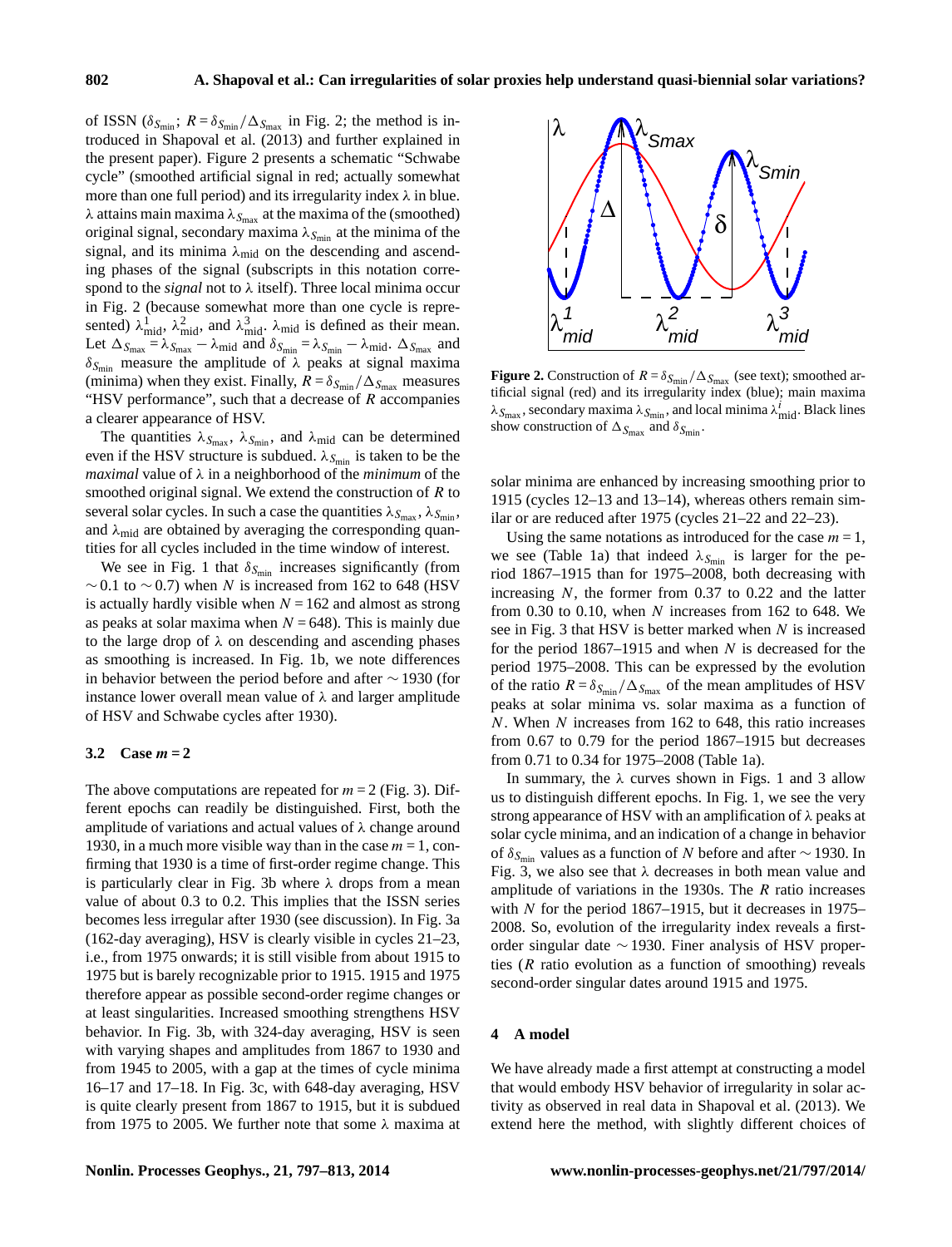

**Figure 3.** Blue curves : the irregularity index  $\lambda$  computed in 4-year sliding windows for the Wolf numbers averaged over N days; red curves : the Wolf numbers averaged over N days and then over 1461 days (4 years), where N is 162 (top panel), 324 (center panel), and 648 (bottom panel) days;  $m = 2$ . Dashed black vertical lines are located at times of possible regime change of λ.

relevant parameters, to concentrate on what could be related to the QBO.

#### **4.1 Definition of the model**

Consider a first-order autoregressive AR(1) process  $x(t)$ :

$$
x(t) = a x(t-1) + \eta(t),
$$

where the random variable  $\eta(t)$  is Poissonian with mean  $\mu(t)$ ,  $P\{\eta = n\} = e^{-\mu} \mu^n/n!$ . The mean  $\mu(t)$  is modulated by the sum of two periodic functions (as opposed to only one in Shapoval et al., 2013) with periods  $T_1$  and  $T_2$ ,  $T_1 > T_2$ . The longer period  $T_1$  is set to 11 years (11  $\times$  365 days), corresponding to the Schwabe cycle. We choose the shorter (which we call intermediate) period  $T_2$  in the range from 1 to 3 years, such that it includes the QBO. Therefore,

$$
\mu(t) = h\left(-\cos\frac{2\pi t}{T_1} - k\cos\frac{2\pi t}{T_2} + c\right),\tag{5}
$$

where  $h > 0$ ,  $0 < k < 1$ ;  $c > 1 + k$  is a vertical shift. The synthetic signal  $w(t)$  is defined by

$$
w(t) = [M x(t)].
$$
\n(6)

 $M$  is set to 10 to mimic the factor in the definition of the group sunspot number. This yields the same order of magnitude for synthetic and observed ISSN values.

The model is a function of variable  $t$  (time, in days) and depends on five adjustable parameters:  $a, h, T_2, k$  and  $c$ . The

value of parameter  $a$  in the auto-regressive process determines the correlation of the data. Modeling the sunspot series by an autoregressive  $AR(1)$  model connects a to the lifetime of sunspots (Blanter et al., 2005). h controls the smoothness of the signal. The factor  $k < 1$  controls the relative amplitude of the  $T_2$  vs.  $T_1$  modulations. The vertical shift c controls the ratio of the maximum to the minimum of  $λ$ . Figure 4 shows an example of a realization of the model with parameters given in the legend.

#### **4.2 Modeling results**

## **4.2.1 Appearance of HSV with data smoothing**  $(\text{case } m = 1)$

Already with  $m = 1$  and without intermediate period modulation  $T_2$  ( $k = 0$ ), HSV appears in response to increasing data smoothing (Fig. 5). For  $N = 162$  days,  $\lambda$  shows no HSV maxima at solar minima. When N is increased to 648, all  $\lambda$  values decrease, but their overall structure changes markedly.  $\lambda$ remains approximately the same at solar minima, decreases slightly at solar maxima and falls dramatically in intermediate intervals (corresponding to the ascending and descending phases of the "solar" cycle). As a result,  $\lambda$  now peaks sharply not only at solar maxima but also at solar minima: this behavior is indeed reminiscent of that observed for ISSN (compare Figs. 5 and 1a, c), as looked for when building the model.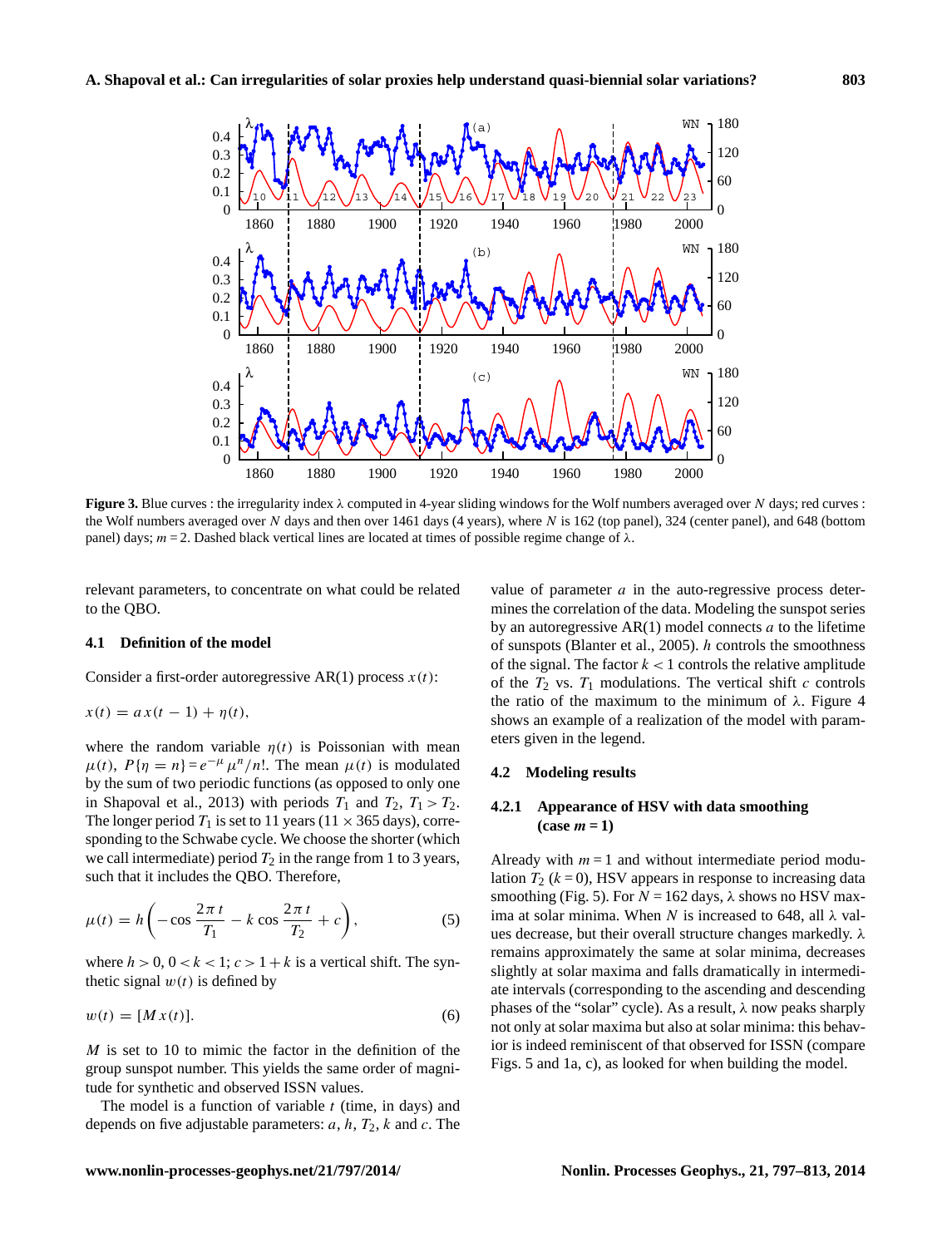**Table 1.** Calculation of R ratio values (see text). N is the number of days over which the ISSN data are smoothed to remove in particular the effect of solar rotation;  $\lambda_{S_{\text{min}}}$  is the mean value of the maxima of the irregularity index at the times of solar minima over the period range indicated under the heading "years" (by default 1867– 2008 when not indicated);  $\lambda_{S_{\text{max}}}$  is the mean value of the maxima of the irregularity index at the times of solar maxima over the same period range;  $\lambda_{mid}$  is the mean value of the minima of the irregularity index as indicated in Fig. 2 in the text;  $\delta_{S_{\text{min}}} = \lambda_{S_{\text{min}}} - \lambda_{\text{mid}}$ ;  $\Delta_{S_{\text{max}}} = \lambda_{S_{\text{max}}} - \lambda_{\text{mid}}$ ; and  $R = \delta_{S_{\text{min}}}/\Delta_{S_{\text{max}}}$ . Each part of the table corresponds to a figure as indicated.

| N                                                                      | $\lambda_{S_{\text{min}}}$ | $\lambda_{S_{\textrm{max}}}$ | $\lambda_{\rm mid}$ | $\delta_{S_{\text{min}}}$ | $\delta_{S_{\rm max}}$ | $\boldsymbol{R}$ | years     |
|------------------------------------------------------------------------|----------------------------|------------------------------|---------------------|---------------------------|------------------------|------------------|-----------|
| (a) (corresponding to Fig. 3)                                          |                            |                              |                     |                           |                        |                  |           |
| 162                                                                    | 0.37                       | 0.43                         | 0.23                | 0.14                      | 0.20                   | 0.67             | 1867–1910 |
| 324                                                                    | 0.31                       | 0.35                         | 0.15                | 0.16                      | 0.19                   | 0.83             |           |
| 648                                                                    | 0.22                       | 0.25                         | 0.10                | 0.12                      | 0.15                   | 0.79             |           |
| 162                                                                    | 0.30                       | 0.34                         | 0.18                | 0.12                      | 0.17                   | 0.71             | 1970-2008 |
| 324                                                                    | 0.21                       | 0.26                         | 0.12                | 0.09                      | 0.14                   | 0.64             |           |
| 648                                                                    | 0.10                       | 0.18                         | 0.06                | 0.04                      | 0.12                   | 0.34             |           |
| $(b)$ (corresponding to Fig. 6)                                        |                            |                              |                     |                           |                        |                  |           |
| Fig. 6a (T = 450, a = 0.8, h = 0.4, c = 1.7, k = 0.35)                 |                            |                              |                     |                           |                        |                  |           |
| 162                                                                    | 0.34                       | 0.48                         | 0.30                | 0.03                      | 0.17                   | 0.19             |           |
| 648                                                                    | 0.21                       | 0.32                         | 0.11                | 0.10                      | 0.21                   | 0.47             |           |
| Fig. 6b ( $T = 610$ , $a = 0.8$ , $h = 0.4$ , $c = 1.7$ , $k = 0.35$ ) |                            |                              |                     |                           |                        |                  |           |
| 162                                                                    | 0.37                       | 0.47                         | 0.31                | 0.06                      | 0.16                   | 0.39             |           |
| 648                                                                    | 0.24                       | 0.35                         | 0.10                | 0.14                      | 0.25                   | 0.56             |           |
| Fig. 6c (T = 700, a = 0.8, h = 0.4, c = 1.7, k = 0.35)                 |                            |                              |                     |                           |                        |                  |           |
| 162                                                                    | 0.35                       | 0.46                         | 0.30                | 0.05                      | 0.15                   | 0.31             |           |
| 648                                                                    | 0.24                       | 0.31                         | 0.10                | 0.14                      | 0.21                   | 0.70             |           |
| Fig. 6d (T = 800, a = 0.8, h = 0.4, c = 1.7, k = 0.35)                 |                            |                              |                     |                           |                        |                  |           |
| 162                                                                    | 0.36                       | 0.51                         | 0.32                | 0.05                      | 0.19                   | 0.25             |           |
| 648                                                                    | 0.18                       | 0.34                         | 0.10                | 0.08                      | 0.23                   | 0.35             |           |
| $(c)$ (corresponding to Fig. 7)                                        |                            |                              |                     |                           |                        |                  |           |
| Fig. 7b ( $a = 0.8$ , $h = 0.4$ , $k = 0$ , $c = 1.2$ )                |                            |                              |                     |                           |                        |                  |           |
| 162                                                                    | 0.14                       | 0.54                         | 0.09                | 0.05                      | 0.45                   | 0.12             |           |
| 648                                                                    | 0.09                       | 0.30                         | 0.05                | 0.04                      | 0.25                   | 0.16             |           |
| Fig. 7c ( $a = 0.8$ , $h = 0.4$ , $k = 0$ , $c = 1.6$ )                |                            |                              |                     |                           |                        |                  |           |
| 162                                                                    | 0.43                       | 0.54                         | 0.32                | 0.12                      | 0.22                   | 0.53             |           |
| 648                                                                    | 0.20                       | 0.33                         | 0.09                | 0.11                      | 0.24                   | 0.46             |           |
| Fig. 7d ( $a = 0.8$ , $h = 0.4$ , $k = 0$ , $c = 1.7$ )                |                            |                              |                     |                           |                        |                  |           |
| 162                                                                    | 0.48                       | 0.53                         | 0.33                | 0.15                      | 0.20                   | 0.77             |           |
| 648                                                                    | 0.27                       | 0.30                         | 0.10                | 0.17                      | 0.20                   | 0.83             |           |
| $(d)$ (corresponding to Fig. 8)                                        |                            |                              |                     |                           |                        |                  |           |
| $(a=0.8, h=0.8, k=0, c=1.7)$                                           |                            |                              |                     |                           |                        |                  |           |
| 162                                                                    | 0.40                       | 0.46                         | 0.28                | 0.12                      | 0.17                   | 0.69             |           |
| 648                                                                    | 0.15                       | 0.26                         | 0.07                | 0.08                      | 0.18                   | 0.43             |           |
|                                                                        |                            |                              |                     |                           |                        |                  |           |



**Figure 4.** A realization of the AR(1) process introduced in Sect. 3.1, shown prior to smoothing by  $N$  days and over the 4-year interval over which it will next be averaged (see text). Model parameters:  $a = 0.8$ ,  $h = 0.4$ ,  $k = 0.35$ ,  $c = 1.7$ ,  $T_1 = 11$  years, and  $T_2 = 700$  days.



**Figure 5.** The irregularity index computed in 4-year sliding windows for synthetic data averaged over 162 (solid gray) and 648 (dashed black) days ( $m = 1$ ). Model parameters:  $a = 0.8$ ,  $h = 0.4$ ,  $k = 0.0$ , and  $c = 1.7$ . Red dashed vertical lines at solar sunspot minima.

## **4.2.2 Increase in HSV behavior as a function of data smoothing (case**  $m = 2$ **)**

The behavior of the irregularity index for  $m = 2$  is significantly richer. We set intermediate period variations at a relatively strong level ( $k = 0.35$ ; Fig. 6): the irregularity index exhibits HSV that increases as smoothing is increased (see Fig. 6a–c when averaging interval goes from 162 days – solid gray lines – to 648 days – dashed black lines). In the case when  $T_2 = 610$ ,  $N = 648$ , strong HSV peaks are always present except in 1 out of 10 possible occurrences (at  $y = 11$ ; Fig. 6b). On the contrary, for the same  $T_2$  but with  $N = 162$ , HSV peaks are quite subdued (yet generally visible), though again only 1 out of 10 is missing (at  $y = 41$ ; Fig. 6b). In that case, increasing data smoothing in the model results in amplifying HSV behavior: R increases from 0.39 to 0.56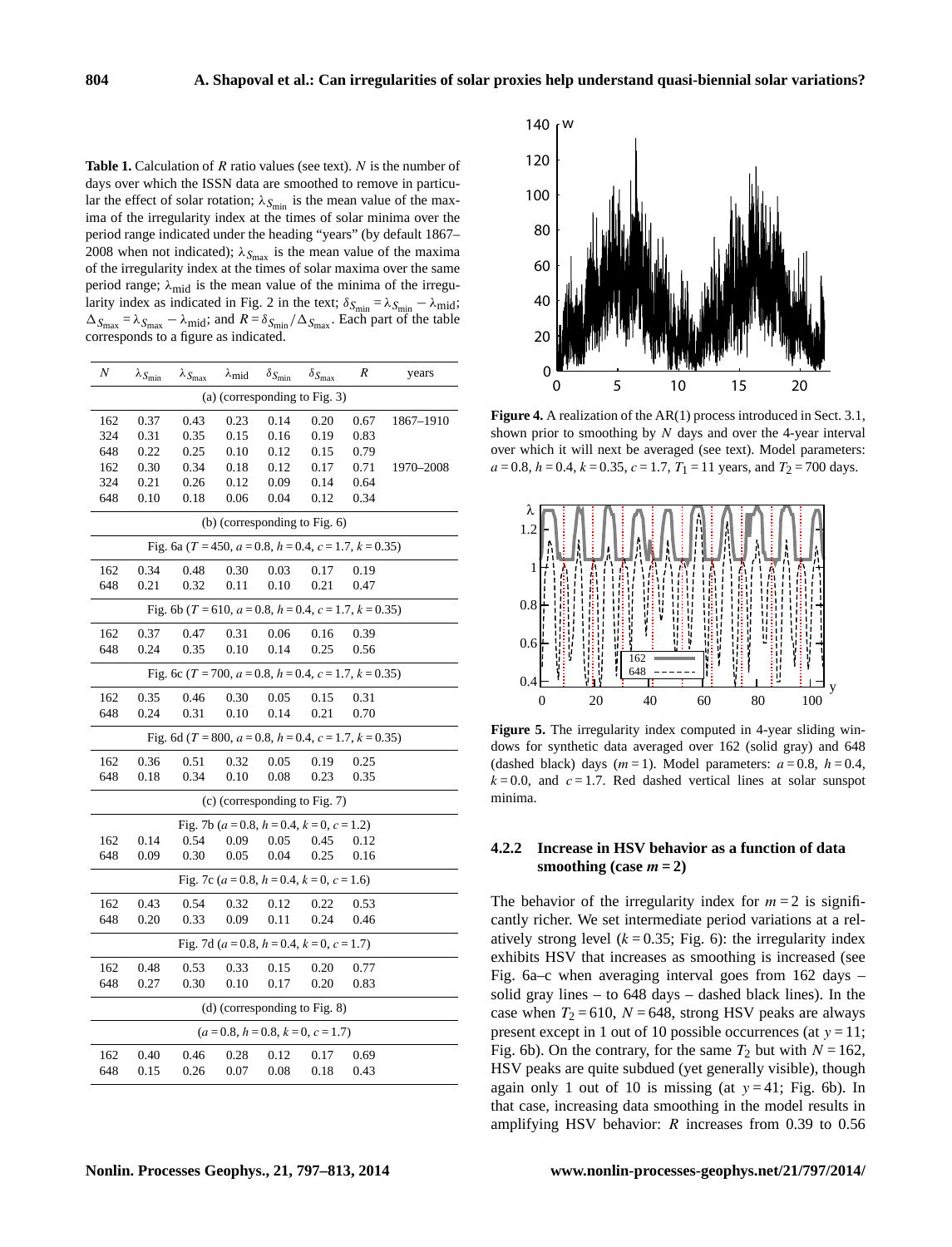

**Figure 6.** The irregularity index computed in 4-year sliding windows for synthetic data averaged over 162 (solid gray) and 648 (dashed black) days  $(m = 2)$ . Model parameters:  $a = 0.8$ ,  $h = 0.4$ ,  $c = 1.7$ ,  $k = 0.35$ , and intermediate period variation  $T_2$  set at 450 **(a)**, 610 **(b)**, 700 **(c)**, 800 **(d)** days. Red dashed vertical lines at solar sunspot minima.

(Table 1b). HSV increases (that is  $R$  increases) with smoothing when  $T_2$  is in the interval [450, 700] (Fig. 6a–c). The effect slowly disappears when  $T_2$  reaches 800 (Fig. 6d).

Figure 7 illustrates the effect of changing the value of the "vertical shift" c when there is no intermediate period modulation  $(k=0)$ . HSV behavior becomes increasingly significant as c is increased: R grows from  $\sim$  0.1 to 0.8 as c increases from 1.2 to 1.7 (Table 1c).

Comparing Fig. 6c (where  $k = 0.35$ ) to Fig. 7d (where  $k = 0$ ,  $a = 0.8$ ,  $h = 0.4$ , and  $c = 1.7$  in both cases), we see that HSV behavior is more visible in the case of a smaller  $N(162)$ when k is smaller ( $R$  is then respectively 0.31 vs. 0.77; Table 1c). When  $k = 0$ , there is little or no HSV increase (R increases from 0.77 to 0.83; Table 1c; Fig. 7b–d) whereas with  $k = 0.35$  it grows significantly (from 0.31 to 0.70; Table 1b). Therefore,  $k$  is an important factor controlling HSV behavior.

## **4.2.3 Decrease of HSV as a function of data smoothing**  $(\text{case } m = 2)$

When intermediate period  $(T_2)$  variations are suppressed and parameter  $h$  (that controls the smoothness of the signal) is increased (Fig. 8), we find another regime in which HSV decreases with increasing smoothing. When  $N$  increases from 162 to 648, the  $R$  ratio decreases from 0.69 to 0.43 (Table 1d).

## **4.2.4 A direct comparison of model with observations**

In Fig. 9, we model the data of cycles 21–23 (which have similar durations, to allow a comparison with a model where  $T_1 = 11$  years). Parameter k is set to zero and a to 0.9. This choice of a reflects the increase of the lifetime of sunspots found by Blanter et al. (2005). We can now directly compare the irregularity index computed for the synthetic and actual signals.

Since the model contains a random ingredient and the computation of the irregularity index is sensitive to particular realizations, two of them are shown in Fig. 9. The irregularity index for the model follows rather precisely that for ISSN for  $N = 162$  (Fig. 9, middle row panels, except at the minimum between cycles 22 and 23 in the realization on the right side). The quality of the fit is somewhat less for  $N = 648$ (Fig. 9, bottom row panels). Nevertheless, the model realizations globally reproduce the  $\lambda$  pattern of the real data quite faithfully.

An explicit comparison (Fig. 9) of the irregularity index for the model and ISSN time series is possible for cycles 21– 23 (1975–2005) because  $\lambda$  constructed with ISSN exhibits a smooth, quasi-cyclic and regular behavior, as is the case for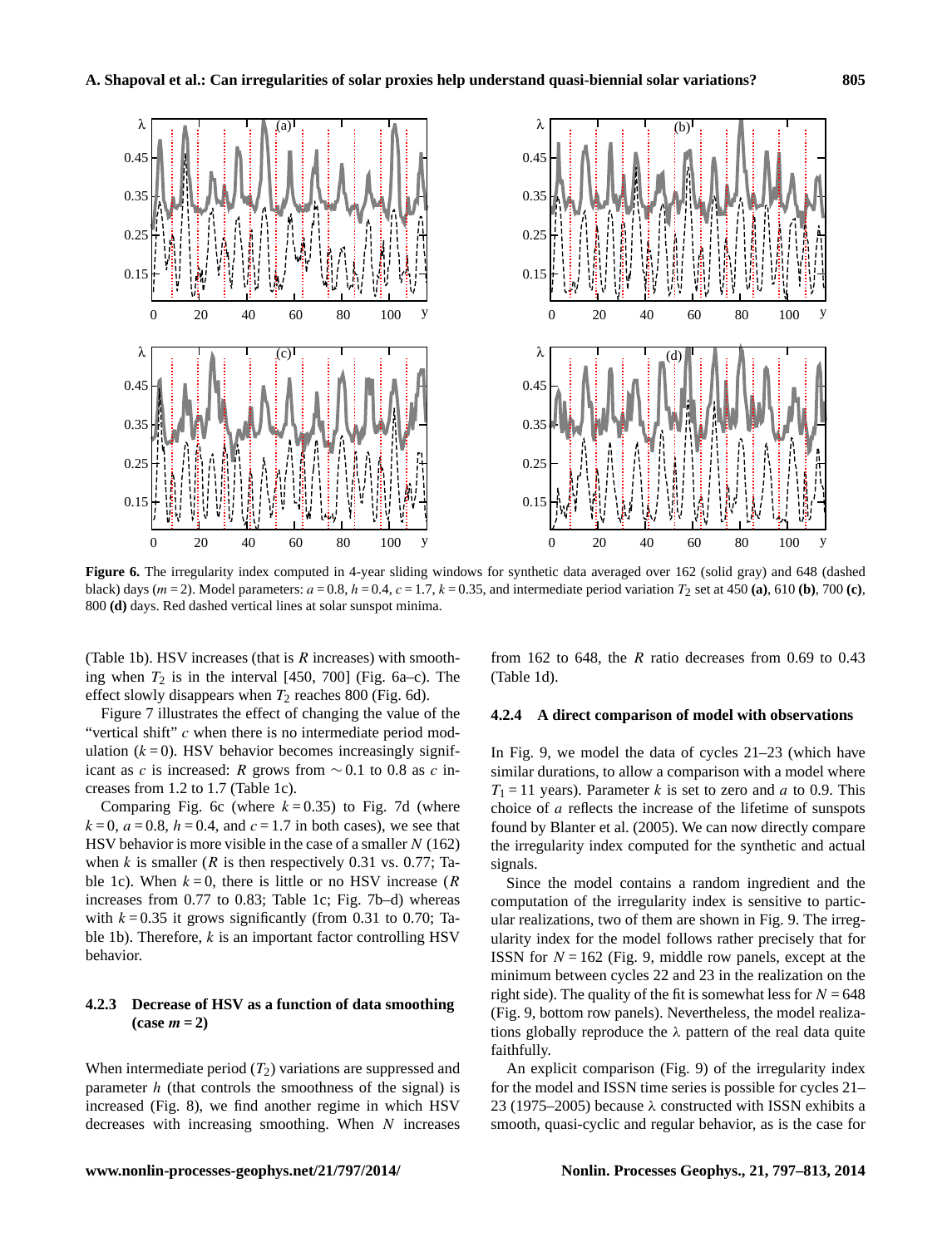

**Figure 7.** The irregularity index computed in 4-year sliding windows for synthetic data averaged over 162 (solid gray) and 648 (dashed black) days  $(m=2)$ . Model parameters are:  $a=0.8$ ,  $h=0.4$ ,  $k=0$ , and  $c=1.05$  (a), 1.2 (b), 1.6 (c) and 1.7 (d). Red dashed vertical lines at solar sunspot minima.



**Figure 8.** The irregularity index computed in 4-year sliding windows for synthetic data averaged over 162 (solid gray) and 648 (dashed black) days  $(m=2)$ . Model parameters:  $a=0.8$ ,  $h=0.8$ ,  $k = 0$ , and  $c = 1.7$ . Red dashed vertical lines at solar sunspot minima.

model realizations. The regime observed in 1867–1915 does not display such regular cycles of  $\lambda$  and therefore does not allow such an easy comparison.

#### **5 Summary, discussion and conclusion**

The evolution of the daily values of sunspot number ISSN from 1850 to 2005 has been studied in this paper, using tools

from dynamical systems. Some interesting results are obtained with the irregularity index, a new method introduced in Shapoval et al. (2013, 2014). The method computes the rate of divergence of close trajectories in the phase space under a one-step translation mapping. This index is akin to the maximal Lyapunov exponent for time series calculated for low-dimensional dynamical systems, but is applicable to short time series with a random component. We have computed the irregularity index  $\lambda$  of ISSN for embedding dimensions  $m = 1$  and 2 within a 4-year sliding window, after first averaging the data over  $N = 162$ , 324 and 648 days (multiples of the solar rotation period). The irregularity index for  $N = 162$  follows the Schwabe cycle (Fig. 1), with sharp, high peaks at solar cycle maxima. But when N becomes large enough, it also exhibits sharp maxima at solar cycle minima (see also Shapoval et al., 2013), resulting in 5.5-year time variations, i.e., half the period of the Schwabe cycles (Fig. 1 middle and bottom panels; Fig. 3); we call them *half-Schwabe variations* (HSV).

The mean level of the irregularity index for ISSN undergoes a downward step around 1930 (particularly clear with embedding dimension  $m = 2$ , as seen in Fig. 3). This can be linked to the observation by Bershadskii (2008) that a change in the fractal properties of ISSN took place at that time. For a given time period, HSV can be characterized by the mean differences  $\delta_{S_{\text{min}}}$  of  $\lambda$  values at the times of Schwabe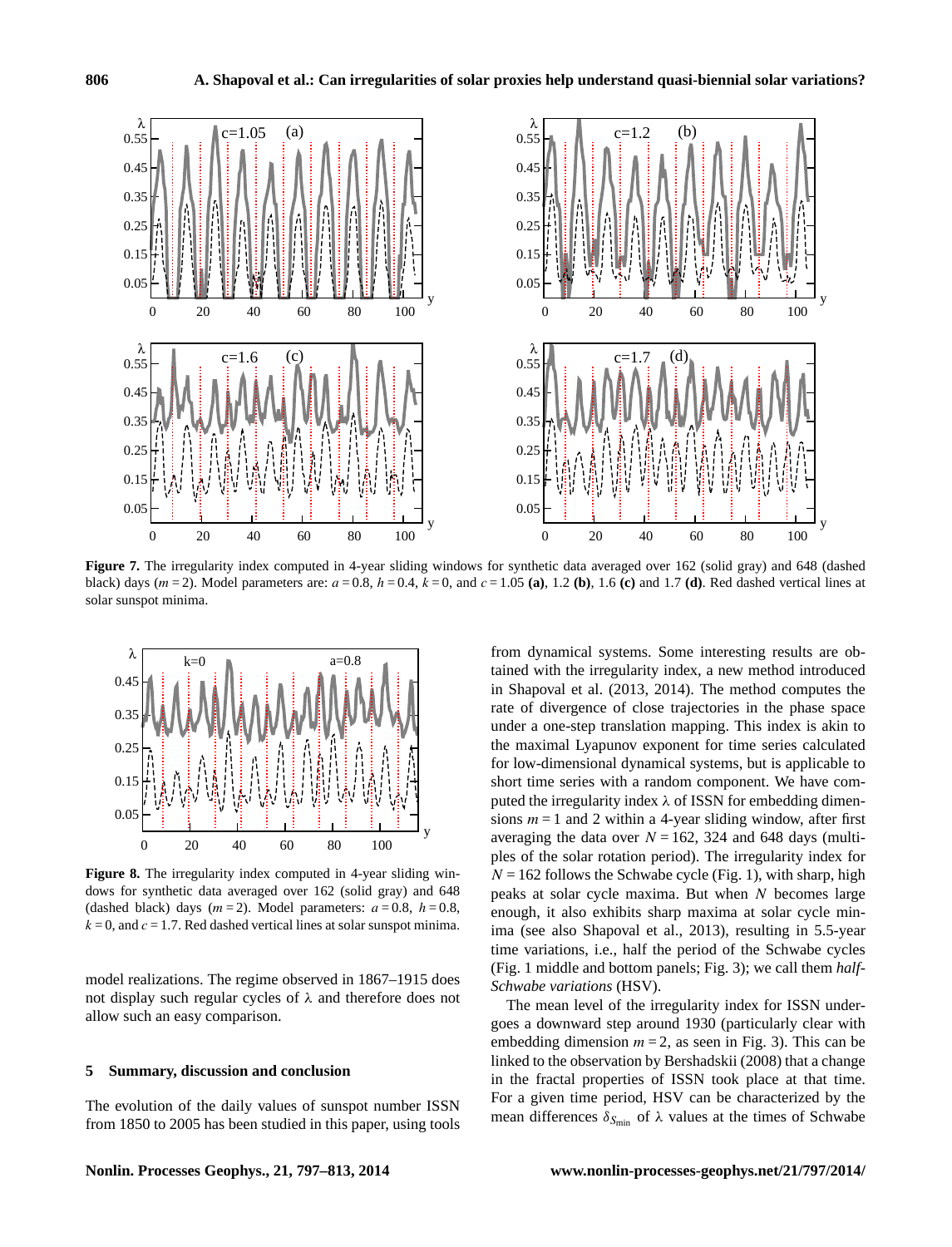

**Figure 9.** Top row panels: two synthetic signals (blue; see text) and ISSN (red) averaged over 4 years. The two columns of the figure are relative to different synthetic signals. The irregularity index  $(m = 2)$ for model (blue) and ISSN (red) series are shown averaged over 162 (middle row) and 648 days (bottom row).  $a = 0.9$ ,  $h = 0.4$ , and  $k = 0$ .

cycle minima ( $\lambda_{S_{\text{min}}}$ ) and the mean of  $\lambda$  minima ( $\lambda_{\text{mid}}$ ) at the middle times of the descending and ascending phases of the Schwabe cycles; we use the ratio R of  $\delta_{S_{\text{min}}}$  over its equivalent  $\Delta_{S_{\text{max}}}$  taken at the times of Schwabe cycle maxima. A first regime (denoted by  $Q1$ ) is characterized by R increasing with  $N$ , and a second one (Q2) has  $R$  decreasing with  $N$ . For ISSN, with  $m = 2$ , Q1 is observed until ~ 1915, whereas Q2 appears after ∼ 1975; the main transition may be around 1930 (Fig. 3).

HSV as such may not be regarded as a result with great importance. Our functional  $\lambda$  can attain its extrema on both ascending and descending phases. If such is the case, HSV appears because of a certain similarity between these ascending and descending phases. That is why we cannot yet discuss the physics underlying the essence of HSV. However, we are entitled to look for simple time series that would display the properties observed for ISSN.

A synthetic signal, generated by a simple autoregressive model of order 1 exhibits many of the above-mentioned properties of the irregularity index of ISSN. The random part of this synthetic signal is taken to be Poissonian. Its mean is modulated by the sum of two periodic functions with periods  $T_1 = 11$  years and  $T_2 < T_1$ , the latter being tunable in an interval that can range from months to years. The introduction of intermediate oscillations  $(T_2)$  allows one to reproduce both the Q1 and Q2 regimes (Table 1). When the embedding dimension  $m$  is 1, HSV (5.5-year pseudoperiod) oscillations appear even if  $T_2$  variations are absent ( $k = 0$ ; Fig. 5). When  $m$  is equal to 2, the behavior of the irregularity index series becomes richer: regime Q1, in which HSV behavior increases with smoothing  $N$ , is observed for larger values of  $k$ (Fig. 6), whereas regime Q2, in which HSV decreases with N, is obtained when intermediate period  $(T_2)$  variations are absent  $(k=0)$  and parameter h (which controls the smoothness of the signal) is increased (Fig. 8). We conclude that high frequency components of ISSN have much in common with an AR(1) process. The presence and then disappearance of ∼ 1–2-year ( $T_2$ ) oscillations seem to be required to produce a transition between regimes Q1 and Q2 (when  $m = 2$ ). We propose that these oscillations may be linked to the QBO, the second most powerful solar variation after the 11-year cycle (e.g., Ivanov et al., 2002).

At first order, the observed change in the mean level of  $\lambda$ around 1930 found in this paper could mark a shift of solar activity to a new regime (a transition of the solar dynamical system to a new state). This regime change is also marked by a (second order) change in the way HSV amplitude varies as the data is increasingly smoothed. These observed features can be reproduced by the model: the  $R$  ratio increases with increasing  $N$  (Q1) prior to 1915 and decreases after 1975 (Q2). Although several model parameters interact to promote one or the other regime, the most important one appears to be parameter  $k$ , which reflects the presence or absence of intermediate  $T_2$  variations in the process. The shift of the irregularity index of ISSN from regime Q1 to Q2 may be due to the decrease or even disappearance of QBO.

In contrast to a standard statistical analysis, one cannot introduce a reasonable null hypothesis in the present study. Instead, we have checked the stability of the observed phenomena with respect to the parameters that control the irregularity index and we have tested the significance of our conclusions with the auto-regressive model.

The homogeneity of the ISSN-series is a long-debated question. Svalgaard (2010, 2012) points to an abrupt increase of ISSN in ~1945 and argues that this increase is caused by changes in the measurement rules. The NASA website [\(http:](http://solarscience.msfc.nasa.gov/greenwch.shtml) [//solarscience.msfc.nasa.gov/greenwch.shtml\)](http://solarscience.msfc.nasa.gov/greenwch.shtml) also notes that the sunspot series is not uniform; abrupt changes occurred in 1941–1942 (sunspot numbers) and 1976–1977 (sunspot areas, not used in our paper). However, our conclusions about regime changes are not seriously affected by such events, because we use ratios (Eq. 4). Moreover, the date of the  $\sim$  1930 singularity is remote from 1941 to 1942 (or 1945).

In order to see whether the observed behavior of the irregularity index of ISSN could be affected by such data problems, we have computed the irregularity index for another proxy influenced by solar activity but derived completely independently, namely the geomagnetic index *aa* (available at [http://isgi.latmos.ipsl.fr/source/indices/aa/\)](http://isgi.latmos.ipsl.fr/source/indices/aa/). With  $m = 1$ , we computed the irregularity index for *aa* as such (without any prior averaging over multiples of 27 days). The values of  $\lambda(t)$ (Fig. 10) exhibit both a noticeable increase in mean level (from about 1.75 to 2) and a decrease in range (from 0.5 to 0.2) in the 1930s. The sign of the change in mean value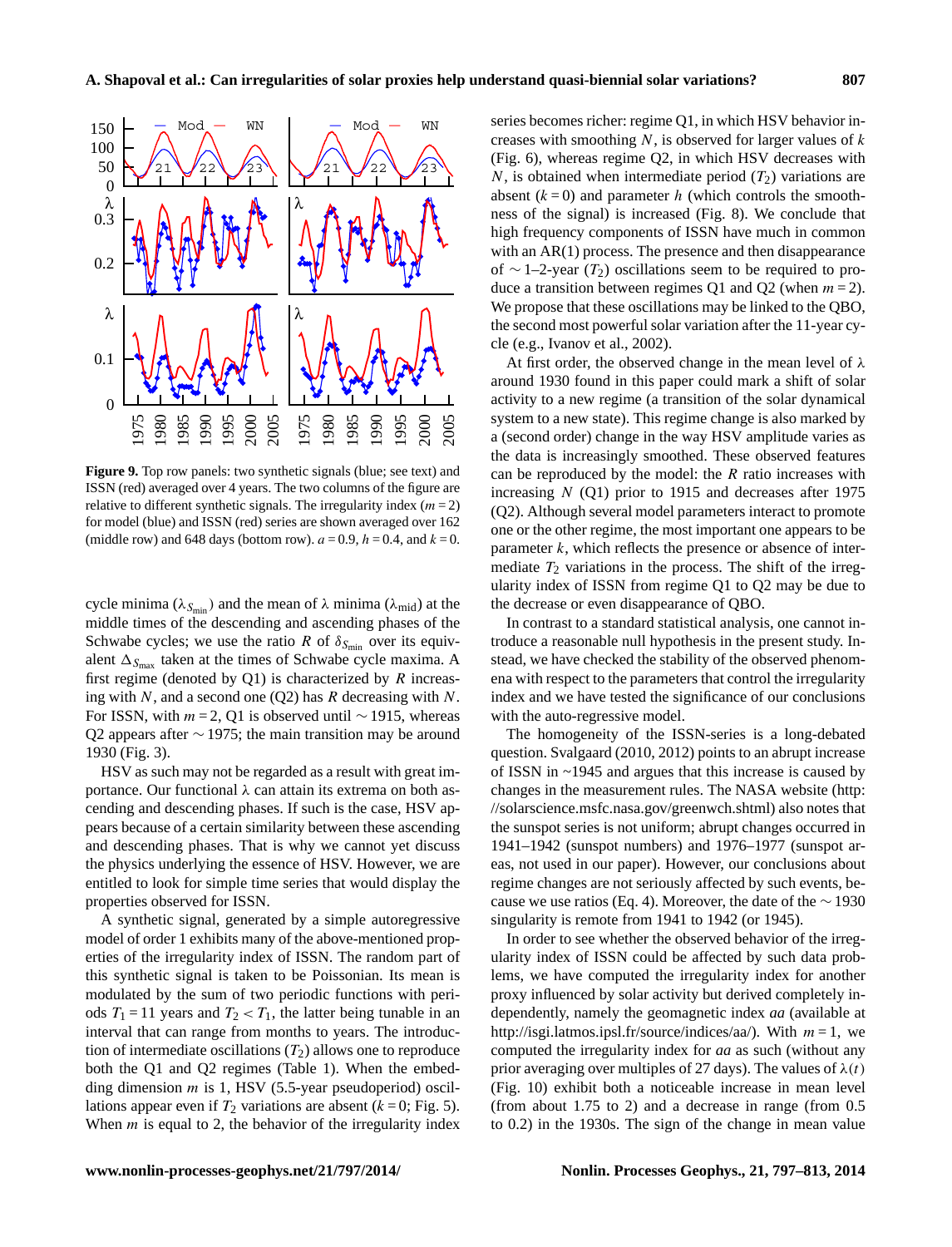

**Figure 10.** Red curve: the daily *aa* averaged over 4 years. Blue curve: the irregularity index computed in a 4-year sliding window with  $m = 1$ . Vertical dashed lines are at the maxima of Wolf numbers (averaged over 4 years). The number of each Schwabe cycle is indicated.

is opposite to that found for the irregularity index of ISSN (Fig. 10 vs. Fig. 3), but the same singularity in solar behavior could be at the origin of both.

Although this paper focuses mainly on changes of the irregularity index with smoothing, we also describe briefly changes of  $\lambda$  with time, in order to provide further evidence of the robustness of the technique. Our previous paper (Shapoval et al., 2013) examines the time evolution of  $\lambda$ computed for ISSN with a 4-year sliding window and different embedding dimensions and finds a change of regime in approximately 1915–1940. The same computation has been repeated for the Hoyt and Schatten group sunspot numbers (GSN, Hoyt and Schatten, 1998). Despite differences in inhomogeneities and potential problems with the two series, the main results are quite similar, excluding the possibility of an artefact due to the choice of an imperfect time series. The irregularity index of GSN exhibits two different regimes with a clear transition in the period 1915–1940 (details and figures in Appendix B). This strengthens the result obtained for ISSN and published in Shapoval et al. (2013) and further supports our approach, as used in the present paper.

It would be good to find some physical evidence to support our hypothesis that the change of regime can be linked to QBO rarefactions. There has been a significant amount of research on oscillations in the 1–2-year period range in cosmic rays (Valdes-Galicia et al., 1996; Kudela et al., 2002; Rouillard and Lockwood, 2004) and in midlatitude coronal holes area (McIntosh et al., 1992). Obridko and Shelting (2007) give a brief review of these works, together with new results (see also e.g., Ivanov et al., 2002). Intermediate variations do not seem to have been reported up to now for ISSN, but further interesting observations have been made for aa (Lockwood, 2001; Mursula et al., 2003). Using an extended aa index over 160 years, Mursula et al. (2003) have found that the power of "mid-term quasi-periodicities" (identical to QBO) is larger at periods alternating between 1.3 and 1.6 years; maxima of 1.3-year oscillations occur at the maxima of Schwabe cycles 18 and 22, while the 1.6 year oscillations peak at the maxima of cycles 16 and 21. The spectral power of *aa* is high during periods of high solar activity and would reflect the strength of the solar dynamo. Sudden disappearance of power is considered as a precursor for long-term decreases in solar activity. Our observations of a post-1975 decrease of R ratio with smoothing and our modeling of this regime by using an AR(1) process without  $T_2$ variations are in line with the work of Mursula et al. (2003).

At least two different mechanisms could generate QBO. On one hand, Ivanov et al. (2002) show that the QBO of solar magnetic fields are mainly revealed in their large-scale component; they argue that QBO actually reflect variations in the equatorial dipole (and to a lesser extent quadrupole); for these authors, QBO sources are located near the base of the convection zone and remain invariable. Vecchio et al. (2012), using magnetic synoptic maps from 1976 to 2003, propose that QBO are fundamental modes associated with poleward magnetic flux migration from low to high latitudes (part of meridional circulation) during the maximum and descending phases of the solar cycle. A strong link between QBO and the solar dynamo is inferred from these and other works. Time variations of QBO might therefore provide information on changes in meridional flow. On the other hand, nonlinearity of the solar dynamo itself could be the source of QBO. Using a nonlinear Babcock–Leighton model, Charbonneau et al. (2007) support the hypothesis that the nonlinear component of the solar dynamo prevails over the stochastic one. Mayr and Schatten (2012) argue that the strong nonlinearity in the Charbonneau et al. (2007) equations could generate QBO without any time-dependent solar excitation.

The irregularity index of ISSN computed in this paper may provide a measure of the irregular behavior of the solar dynamo. Duhau and de Jager (2008) propose that ISSN may be used as a proxy of the toroidal component of the Sun's magnetic field and *aa* of the poloidal component. The irregularity index of *aa* as such presents a change in the 1930s, with a sign opposite to that for ISSN. We could therefore interpret our observations of changes in regime of the irregularity indices of ISSN and *aa* as indicating respectively a decrease in the irregular character of the toroidal field and an increase in the irregularity of the poloidal field in the 1930s, date of the advent of a grand maximum period in solar activity. Our analysis also suggests that another change may have started around 1975, as witnessed by decreasing HSV as a function of smoothing (see Fig. 3a–c in that order). This may have heralded the 2005 change found in our complementary studies of the irregularity index (Shapoval et al., 2013, Figs. 2–5; Shapoval et al., 2014, Figs. 1–3).

The irregularity index method is promising but still not a fully understood tool. It appears to be able to uncover singular phenomena and solar activity changes that cannot easily be seen by other means, but the tool depends on a number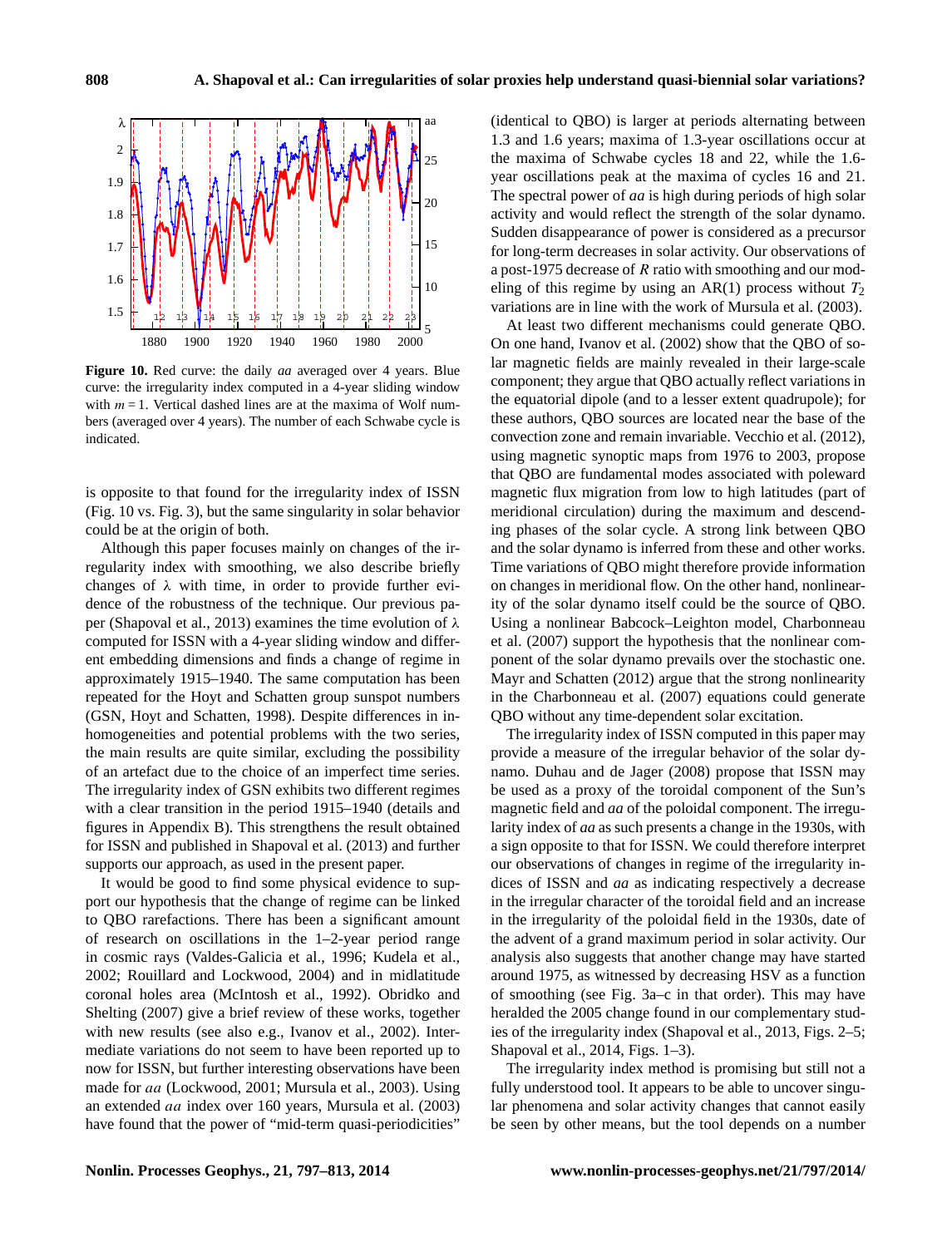of parameters, particularly the embedding dimension and changes of behavior as the embedding dimension is changed. We note that the regime changes R1 and R2 uncovered by Shapoval et al. (2013, 2014) are not identical to the regime changes Q1 and Q2 found in the present paper. The R1/R2 regimes are marked by different levels of the irregularity index (computed with embedding dimensions from 4 to 32). In the present paper, when embedding dimension  $m$  is 2, we also find some evidence of the R1/R2 regimes (Fig. 3a, b). But we introduce an additional tool, the analysis of the irregularity index as a function of data smoothing  $(N)$ , and this is what reveals the Q1/Q2 regimes. Although R1 and Q1, ending around 1915–1930, could correspond to the same regime, R2 (starting after 1930 and possibly ending in 2008) and Q2 (emerging clearly only after 1975) do not coincide. The physical nature of these singularities and the differences in their timing and behavior remain to be deciphered.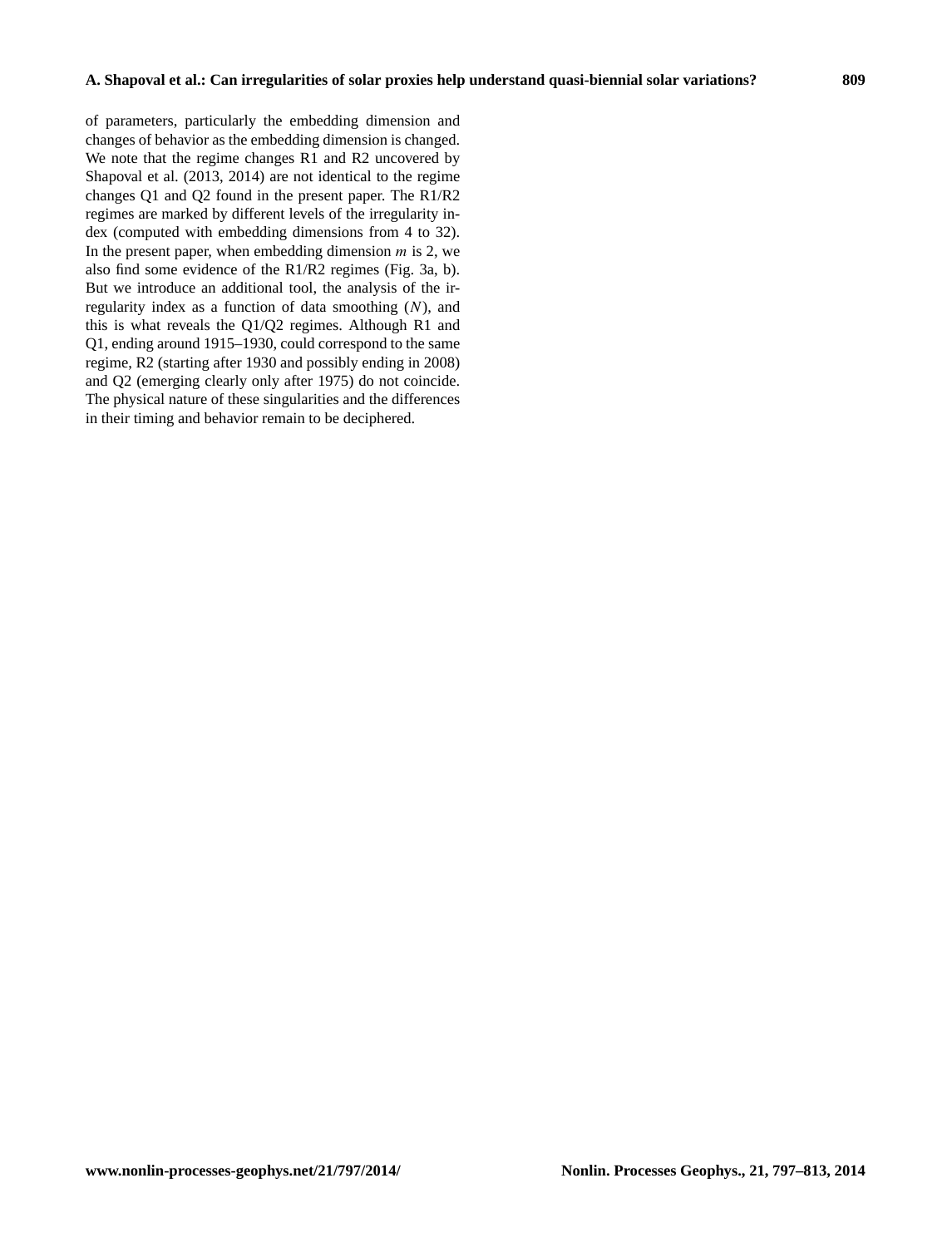## **Appendix A: Examples of computation of the irregularity index**

In order to illustrate some aspects of the computations involved in this paper, we generate synthetic data with the formula

$$
u(t) = \sin \frac{2\pi t}{20} + \eta(t), \quad t = 1, 2, ..., 19,
$$

where  $\eta(t)$  is a random variable uniformly distributed over  $[-0.05, 0.05]$ . The embedding space is one-dimensional  $(m=1)$ .

Figure A1 exhibits 19 points of the sample. For each point, we first find the nearest neighbor. In the present case, only 13 pairs of nearest neighbors are different, so that the set of distances consists of 13 values. Let  $\alpha = 0.25$ . Since the integer part of  $0.25 \times 13$  is 3, the  $\alpha$  quantile  $d^*$  is the third distance from the lowest one. Distances less than or equal to d ∗ are "small", according to our definition. For each pair of nearest neighbors, the map  $F$  defined in Eq. (3) that moves points along their trajectory is applied, the distance between the corresponding images being small. In the example above, the pair at times 6 and 19 (red points in Fig. A1) possesses the smallest distance. A move to the right is impossible because 19 is the largest time in the window. Thus, this pair does not contribute to the computation of the exponent.

The points at times 4 and 11 form the next pair (blue filled circles). The distance between  $u(5)$  and  $u(12)$  (blue empty circles), which is  $|u(12) - u(5)|$ , is larger than d ∗ ; therefore, this pair generates a single quantity log  $[|u(12) - u(5)|/|u(11) - u(4)|]$  as a candidate irregularity index.

The last pair under consideration is  $[u(1), u(1)]$ . Since the value  $u(11)$  appears twice in the pairs we consider, the corresponding point in the graph is marked first by a blue circle and second by a green circle (the green circle is smaller). Although the values  $u(2)$  and  $u(12)$  are very close, the distance between  $F(u(1))=u(2)$  and  $F(u(11))=u(12)$ is larger than the critical distance. Thus, the quantity log  $[|u(12) - u(2)|/|u(11) - u(1)|]$  becomes the second candidate to the irregularity index. The irregularity index is chosen as the median of the candidate values.

#### **Appendix B: Regime change of** λ **of GSN and ISSN**

The irregularity index  $\lambda$  of both ISSN and GSN is computed with a 4-year sliding window, 8-day delay, and embedding dimensions 2–32. According to Figs. B1 and B2,  $\lambda$  of both the series exhibits two different patterns before ∼ 1915 and after ∼ 1940 with a transition during 1915–1940. The patterns for ISSN differ by the values of the irregularity index. High values of the irregularity index, most markedly seen at the minimum of cycles 14 and 15, underlie the pattern prior to 1915. The second pattern continues with the minimum



**Figure A1.** Computation of λ. Synthetic signal vs. time (see text).



**Figure B1.** The irregularity index  $\lambda$  computed for ISSN within 4year sliding windows; the embedding dimension  $m$  is indicated; vertical lines are at solar cycle minima.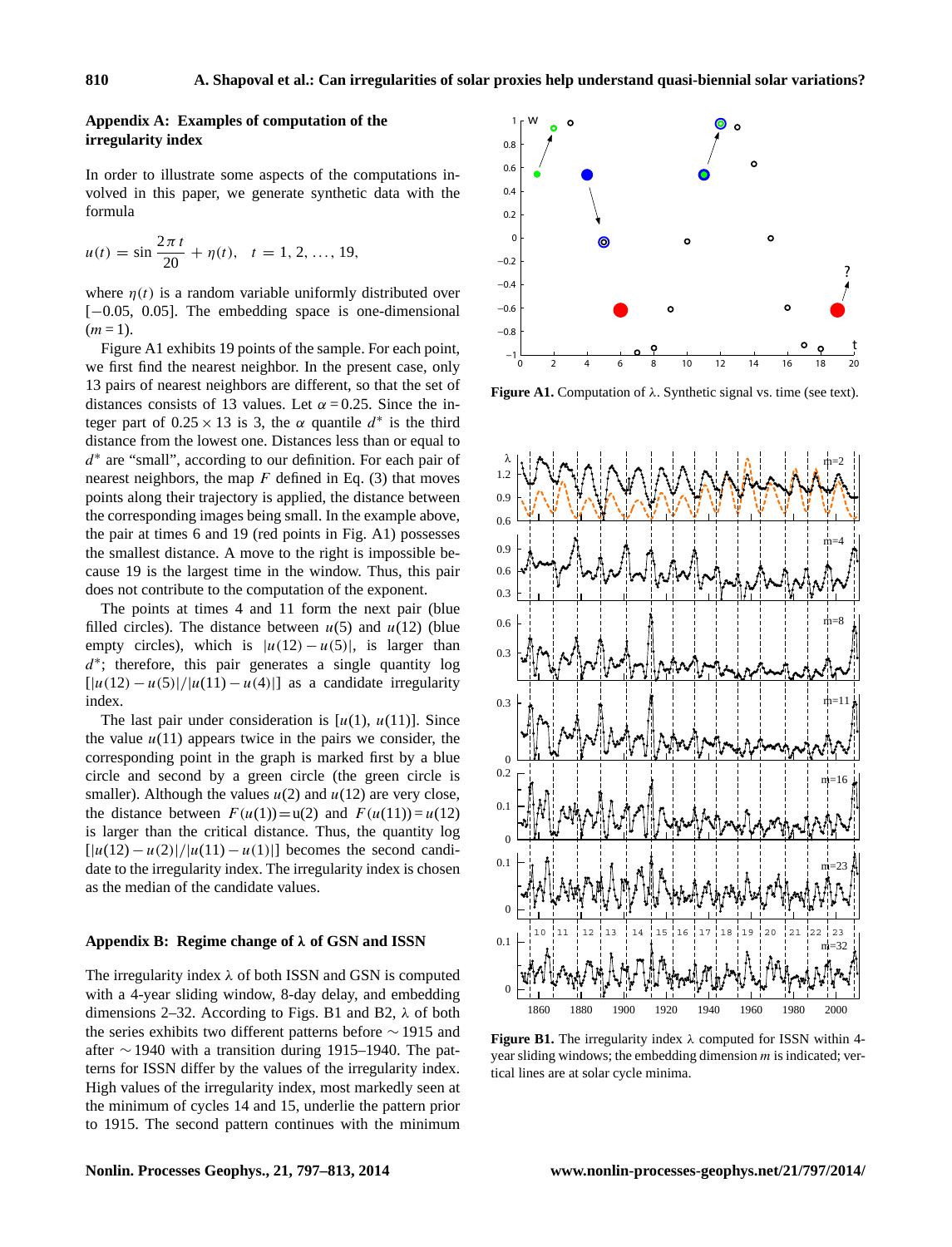

**Figure B2.** The irregularity index λ computed for GSN (Hoyt and Schatten, 1998) within 4-year sliding windows; the embedding dimension  $m$  is indicated; vertical lines are at solar cycle minima.

of cycles 23 and 24 when  $\lambda$  achieves another remarkable maximum.

The irregularity index of GSN also exhibits four high maxima at the minima of cycles 11–15. We cannot check the existence of the cycle 23–24 peak since recent data, following the Hoyt and Schatten technique, are not available as open sources. This confirmation of the regime change of solar activity between 1915 and 1940 vindicates our approach and results.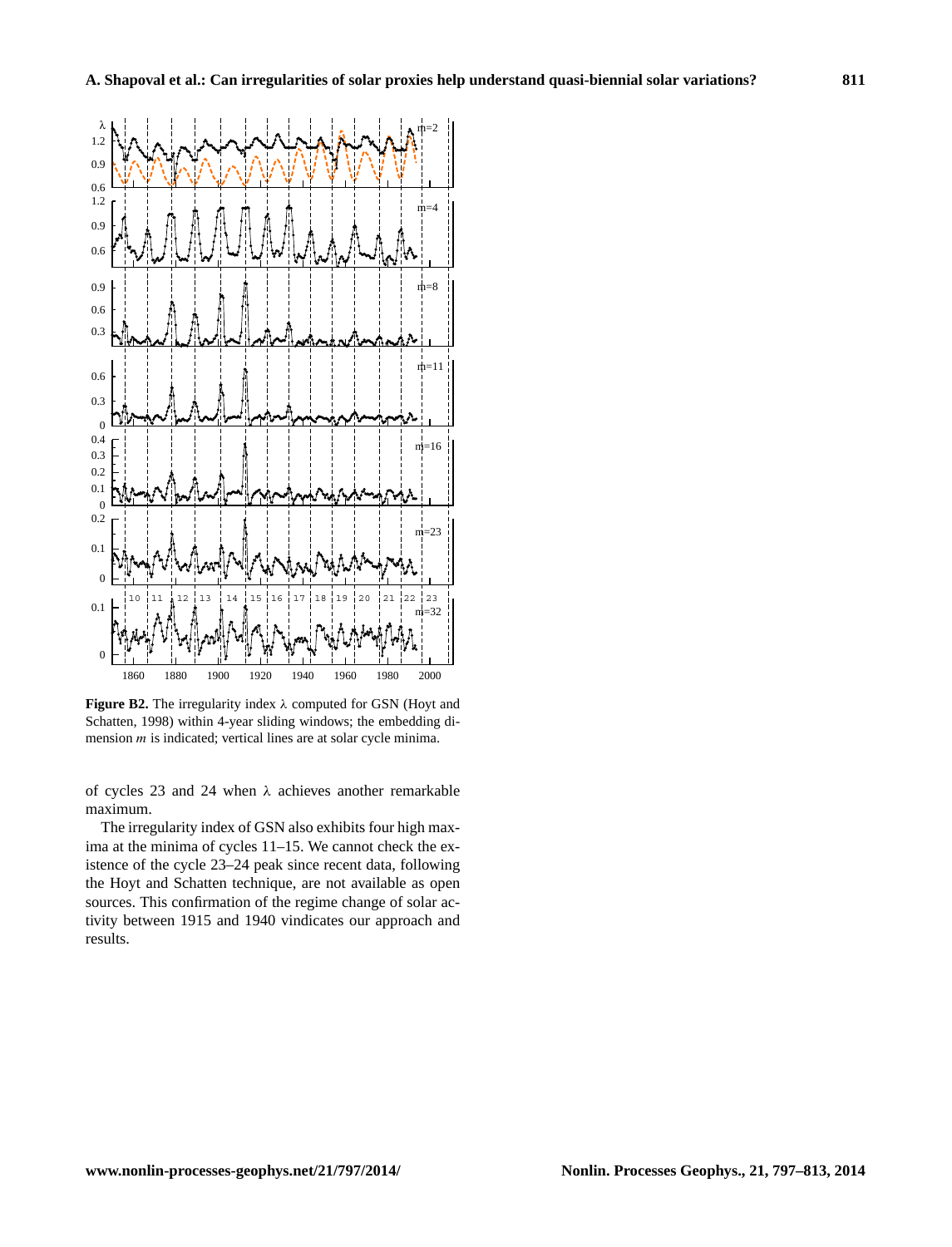*Acknowledgements.* IPGP provided support to A. Shapoval and M. Shnirman during their visit to the institute. A. Shapoval was partially supported by RFBR grants 14-01-00346 and 14-01-00773. IPGP contribution NS 3503.

Edited by: G. Lapenta

Reviewed by: L. Svalgaard and two anonymous referees

### **References**

- Bartels, J.: Twenty-Seven Day Recurrences in Terrestrial-Magnetic and Solar Activity, 1923–1933, Terr. Magnet. Atmos. Elect., 39, 201–202, 1934.
- Bergé, P., Pomeau, Y., and Vidal, C.: L'Ordre dans le Chaos, Hermann, Paris, France, 353 pp., 1984.
- Bershadskii, A.: New dynamics of the Sun convection zone and global warming, arXiv:0805.2108v1 [astro-ph.SR], 2008.
- Bershadskii, A.: Chaotic mean wind in turbulent thermal convection and long-term correlations in solar activity, arXiv:0908.4008v4 [astro-ph.SR], 2009.
- Blanter, E. M., Shnirman, M. G., and Le Mouël, J.-L.: Solar variability: Evolution of correlation properties, J. Atmos. Solar-Terr. Phys. 67, 521–534, 2005.
- Blanter, E. M., Le Mouël, J.-L., Perrier, F., and Shnirman, M. G.: Short-term correlation of solar activity and sunspot: evidence of lifetime increase, Solar Phys. 237, 329–350, 2006.
- Charbonneau, P., Beaubien, G., and St-Jean, C.: Fluctuations in Babcok-Leighton dynamos: II. Revisiting the Gnevyshev-Ohl rule, Astrophys. J., 658, 657–662, 2007.
- Choudhuri, A. R. and Karak, B. B.: Origin of Grand Minima in Sunspot Cycles, Phys. Rev. Lett., 109, 171103–171106, 2012.
- Ding, R. and Li, J.: Nonlinear finite-time Lyapunov exponent and predictability, Phys. Lett. A 364, 396–400, 2007.
- Duhau, S. and de Jager, C.: The Solar Dynamo and its Phase Transitions during the Last Millenium, Solar Phys. 250, 1–15, 2008.
- Eckmann, J.-P. and Ruelle, D.: Ergodic theory of chaos and strange attractors, Rev. Modern Phys., 57, 617–656, 1985.
- Fraser, A. M. and Swinney, H. L.: Independent coordinates for strange attractors from mutual information, Phys. Rev. A, 33, 1134–1140, 1986.
- Greenkorn, R. A.: 2009, Analysis of Sunspot Activity Cycles, Solar Phys., 255, 301–323, doi[:10.1007/s11207-009-9331-z,](http://dx.doi.org/10.1007/s11207-009-9331-z) 2009.
- Howe, R.: Solar interior rotation and its variation, Living Rev. Solar Phys., 6, 1–91, 2009.
- Hoyt, D. V. and Schatten, K. H.: Group Sunspot Numbers: A new Solar Activity Reconstruction, Solar Phys., 181, 491–512, 1998.
- Ivanov, E. V., Obridko, V. N., and Shelting, B. D.: Quasi-biennial oscillations of the solar magnetic fields, in: Solar variability: from core to outer frontiers, The 10th European Solar Physics Meeting, 9–14 September 2002, Prague, Czech Republic, edited by: Wilson, A., ESA SP-506 v. 2, ESA Publications Division, Noordwijk, 847–850, 2002.
- Kantz, H.: A robust method to estimate the maximal Lyapunov exponent of a time series, Phys. Lett. A, 185, 77–87, 1994.
- Kitchatinov, L. L. and Olemskoi, S. V.: Active longitudes of the sun: The rotation period and statistical significance, Astron. Lett., 31, 280–284, 2005.
- Kudela, K., Rybak, J., Antalova, A., and Storini, M.: Time evolution of low-frequency periodicities in cosmic ray intensity, Solar Phys. 205, 165–175, 2002.
- Lawrence, J. K., Cadavid, A. C., and Ruzmaikin, A. A.: Turbulent and chaotic dynamics underlying solar magnetic variability, Astron. Astrophys., 455, 366–375, 1995.
- Lawrence, J. K., Cadavid, A. C., and Ruzmaikin, A. A.: Rotational Quasi-Periodicities and the Sun-Heliosphere Connection, Solar Phys., 252, 179–193, 2008.
- Le Mouël, J.-L., Shnirman, M. G., and Blanter, E. M.: The 27-Day Signal in Sunspot Number Series and the Solar Dynamo, Solar Phys., 246, 295–307, 2007.
- Li, Q.-X. and Li, K.-J.: 2007, Low dimensional chaos from the group sunspot numbers, Chinese J. Astron. Astrophys., 7, 435– 440, 2007.
- Lockwood, M.: Long-term variations in the magnetic fields of the sun and the heliosphere: their origin, effects and implications, J. Geophys. Res., 106, 16021–16038, 2001.
- Love, J. J. and Rigler, E. J.: Sunspot random walk and 22-year variation, Geophys. Res. Lett., 39, L10103–L10108, 2012.
- Macek, W. M., Bruno, R., and Consolini, G.: Testing for multifractality of the slow solar wind, Adv. Space Res. 37, 461–466, 2006.
- Mavromichalaki, H., Preka-Papadema, P., Petropoulos, B., Tsagouri, I., Georgakopoulos, S., and Polygiannakis, J.: Lowand high-frequency spectral behavior of cosmic-ray intensity for the period 1953–1996, Ann. Geophys., 21, 1681–1689, doi[:10.5194/angeo-21-1681-2003,](http://dx.doi.org/10.5194/angeo-21-1681-2003) 2003.
- Mayr, H. G. and Schatten, K. H.: Nonlinear oscillators in space physics, J. Atmos. Sol.-Terr. Phys., 74, 44–50, 2012.
- McIntosh, P. S., Thompson, R. J., and Willock, E. C.: A 600-day periodicity in solar coronal holes, Nature, 360, 322–324, 1992.
- Mursula, K., Zieger, B., and Vilppola, J. H.: Mid-term quasiperiodicities in geomagnetic activity during the last 15 solar cycles: connection to solar dynamo strength, Solar Phys., 212, 201– 207, 2003.
- Obridko, V. N. and Shelting, B. D.: Occurrence of the 1.3-year periodicity in the large-scale solar magnetic field for 8 solar cycles, Adv. Space Res., 40, 1006–1014, 2007.
- Oseledets, V. I.: A multiplicative ergodic theorem. Lyapunov characteristic numbers for dynamical systems, Trans. Moscow Math. Soc., 19, 197–231, 1968.
- Ostryakov, V. N. and Usoskin, I. G.: On the dimension of solar attractor, Solar Phys., 127, 405–412, 1990.
- Pesnell, W. D.: Solar Cycle Predictions (Invited Review), Solar Phys., 281, 507–532, 2012.
- Price, C. P., Prichard, D., and Hogenson, E. A.: Do the sunspot numbers form a chaotic set?, J. Geophys. Res., 97, 19113–19120, 1992.
- Rosenstein, M. T., Collings, J. J., and De Luca, C. J.: A practical method for calculating largest Lyapunov exponents from small data sets, Physica D, 65, 117–134, 1993.
- Rouillard, A. and Lockwood, M.: Oscillations in the open solar magnetic flux with a period of 1.68 years: imprint on galactic cosmic rays and implications for heliospheric shielding, Ann. Geophys., 22, 4381–4395, doi[:10.5194/angeo-22-4381-](http://dx.doi.org/10.5194/angeo-22-4381-2004) [2004,](http://dx.doi.org/10.5194/angeo-22-4381-2004) 2004.